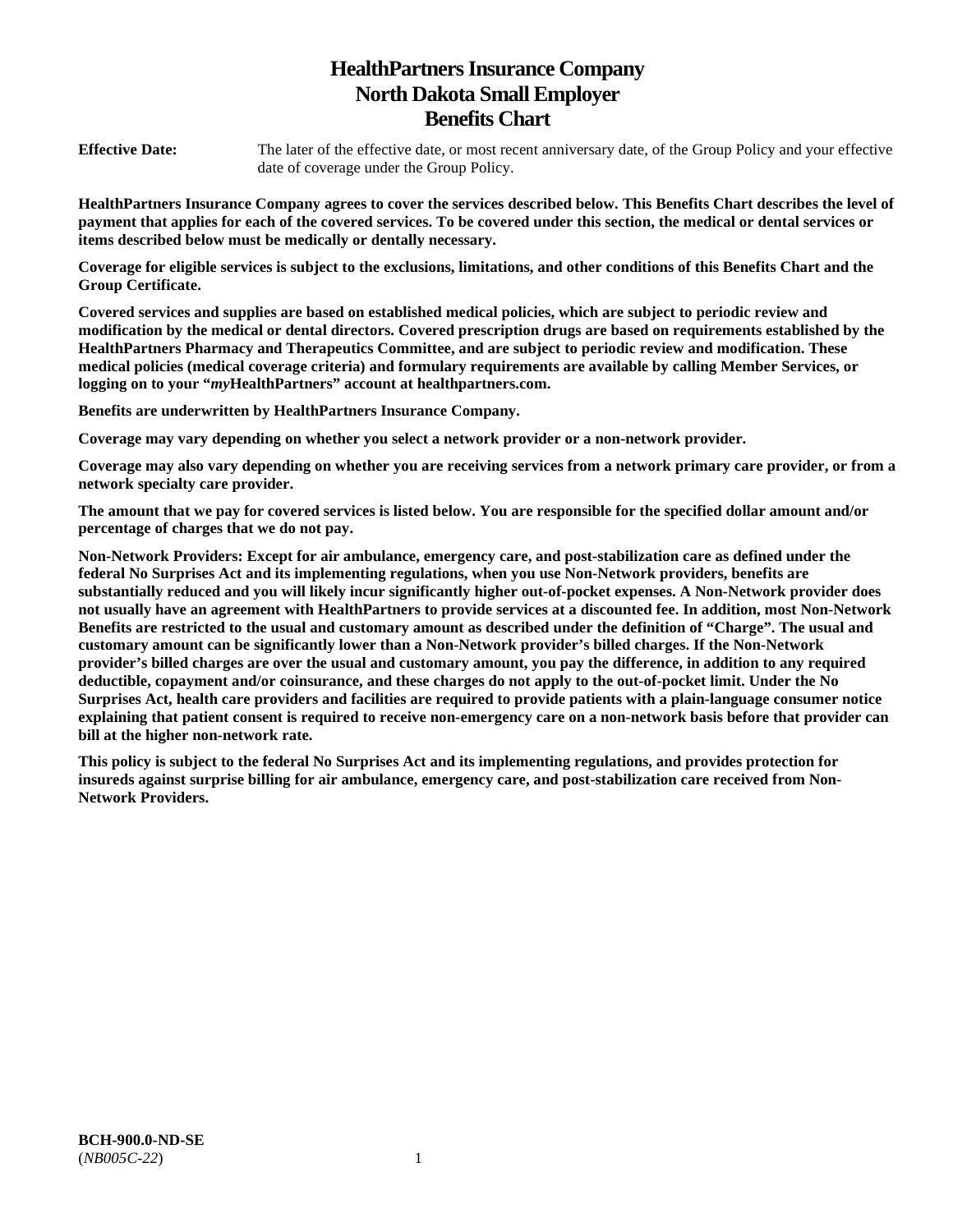# **These definitions apply to this Benefits Chart. They also apply to the Group Certificate.**

| <b>Biosimilar Drug:</b> | A prescription drug, approved by the Food and Drug Administration (FDA), that the FDA has<br>determined is biosimilar to and interchangeable with a biological brand name drug. Biosimilar drugs<br>are not considered generic drugs and are not covered under the generic drug benefit.                                                                                                                                                                                                                                                                                                                                        |
|-------------------------|---------------------------------------------------------------------------------------------------------------------------------------------------------------------------------------------------------------------------------------------------------------------------------------------------------------------------------------------------------------------------------------------------------------------------------------------------------------------------------------------------------------------------------------------------------------------------------------------------------------------------------|
| <b>Brand Name Drug:</b> | A prescription drug, approved by the Food and Drug Administration (FDA), that is manufactured,<br>sold, or licensed for sale under a trademark by the pharmaceutical company that originally researched<br>and developed the drug. Brand name drugs have the same active-ingredient formula as the generic<br>version of the drug. However, generic drugs are manufactured and sold by other drug manufacturers<br>and are generally not available until after the patent on the brand name drug has expired. A few brand<br>name drugs may be covered at the generic drug benefit level if this is indicated on the formulary. |
| <b>Calendar Year:</b>   | This is the 12-month period beginning 12:01 A.M. Central Time, on January 1, and ending 12:01 A.M. Central<br>Time of the next following December 31.                                                                                                                                                                                                                                                                                                                                                                                                                                                                           |
| <b>Charge:</b>          | For covered services delivered by participating network providers, is the provider's discounted charge<br>for a given medical/surgical service, procedure or item.                                                                                                                                                                                                                                                                                                                                                                                                                                                              |
|                         | For covered services delivered by Non-Network providers, a contracted rate may apply if such<br>arrangement is available to HealthPartners.                                                                                                                                                                                                                                                                                                                                                                                                                                                                                     |
|                         | For the Usual and Customary Charge for covered services delivered by non-network providers, our<br>payment is calculated using one of the following options to be determined at HealthPartners'<br>discretion: 1) a percentage of the Medicare fee schedule; 2) a comparable schedule if the service is not<br>on the Medicare fee schedule; or 3) a commercially reasonable rate for such service.                                                                                                                                                                                                                             |
|                         | The Usual and Customary Charge is the maximum amount allowed that we consider in the calculation<br>of the payment of charges incurred for certain covered services. You must pay for any charges above<br>the usual and customary charge, and they do not apply to the out-of-pocket limit.                                                                                                                                                                                                                                                                                                                                    |
|                         | A charge is incurred for covered ambulatory medical and surgical services, on the date the service or<br>item is provided. A charge is incurred for covered inpatient services, on the date of admission to a<br>hospital. To be covered, a charge must be incurred on or after your effective date and on or before the<br>termination date.                                                                                                                                                                                                                                                                                   |
|                         | Copayment/Coinsurance: The specified dollar amount, or percentage, of charges incurred for covered services, which we do not<br>pay, but which you must pay, each time you receive certain medical services, procedures or items.<br>Our payment for those covered services or items begins after the copayment or coinsurance is<br>satisfied. Covered services or items requiring a copayment or coinsurance are specified in this<br>Benefits Chart.                                                                                                                                                                         |
|                         | For services provided by a network provider:                                                                                                                                                                                                                                                                                                                                                                                                                                                                                                                                                                                    |
|                         | An amount which is listed as a flat dollar copayment is applied to a network provider's discounted<br>charges for a given service. However, if the network provider's discounted charge for a service or<br>item is less than the flat dollar copayment, you will pay the network provider's discounted charge. An<br>amount which is listed as a percentage of charges or coinsurance is based on the network provider's<br>discounted charges, calculated at the time the claim is processed, which may include an agreed upon<br>fee schedule rate for case rate or withhold arrangements.                                   |
|                         | For services provided by a non-network provider:                                                                                                                                                                                                                                                                                                                                                                                                                                                                                                                                                                                |
|                         | Any copayment or coinsurance is applied to the lesser of the provider's charges or the usual and<br>customary charge for a service.                                                                                                                                                                                                                                                                                                                                                                                                                                                                                             |
|                         | A copayment or coinsurance is due at the time a service is provided, or when billed by the provider.<br>The copayment or coinsurance applicable for a scheduled visit with a network provider will be<br>collected for each visit, late cancellation and failed appointment.                                                                                                                                                                                                                                                                                                                                                    |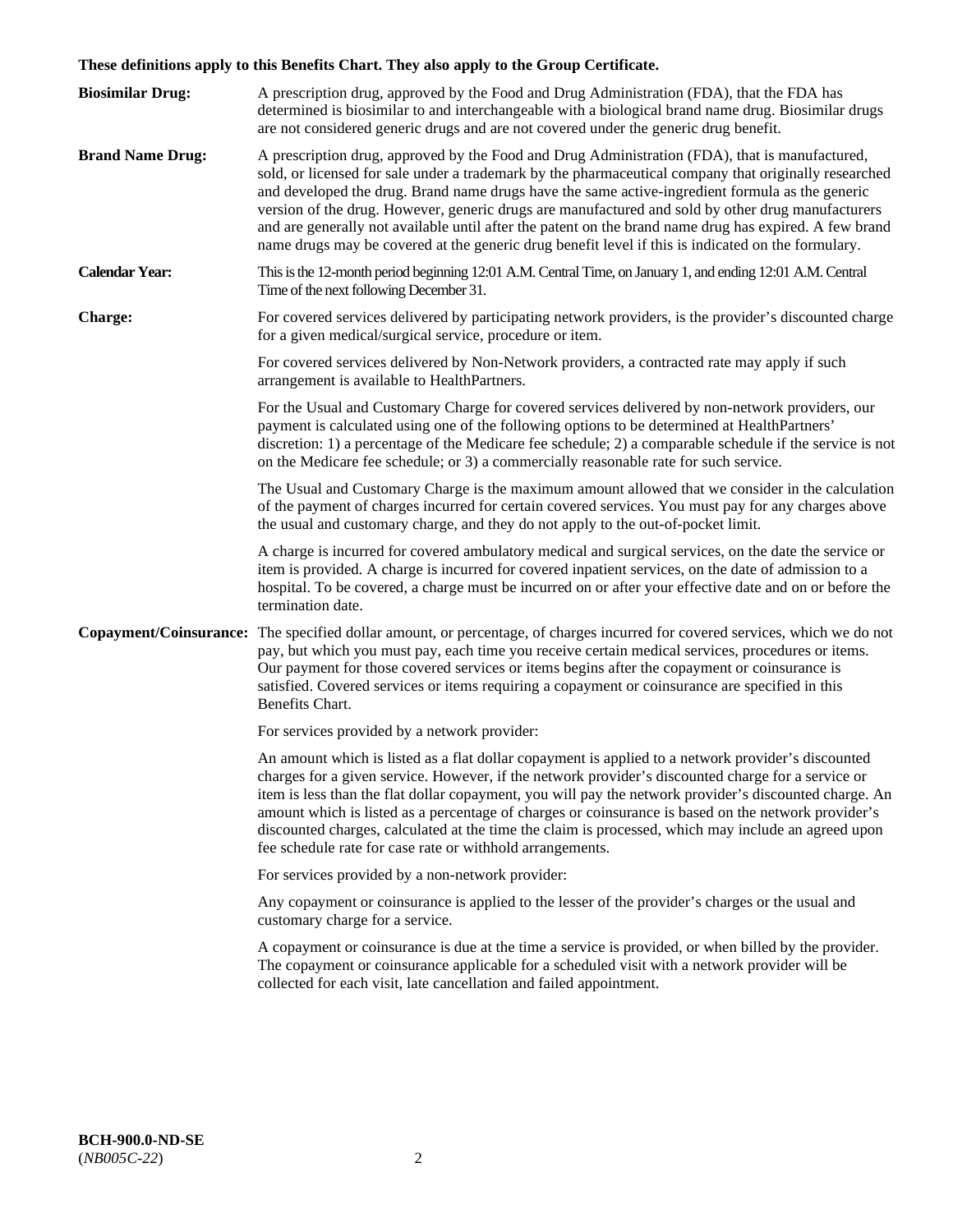| Deductible:                                | The specified dollar amount of charges incurred for covered services, which we do not pay, but an<br>insured or a family has to pay first in a calendar year. Our payment for those services or items begins<br>after the deductible is satisfied. For network providers, the amount of the charges that apply to the<br>deductible are based on the network provider's discounted charges, calculated at the time the claim is<br>processed, which may include an agreed upon fee schedule rate for case rate or withhold<br>arrangements. For non-network providers, the amount of charges that apply to the deductible are the<br>lesser of the provider's charges or the usual and customary charge for a service. |
|--------------------------------------------|------------------------------------------------------------------------------------------------------------------------------------------------------------------------------------------------------------------------------------------------------------------------------------------------------------------------------------------------------------------------------------------------------------------------------------------------------------------------------------------------------------------------------------------------------------------------------------------------------------------------------------------------------------------------------------------------------------------------|
|                                            | Any amounts paid or reimbursed by a third party, including but not limited to: point of service<br>rebates, manufacturer coupons, manufacturer debit cards or other forms of direct reimbursement to an<br>insured for a product or service, will not apply toward the deductible, to the extent permitted under<br>state and federal law.                                                                                                                                                                                                                                                                                                                                                                             |
|                                            | Your plan has an embedded deductible. This means once an insured meets the individual deductible,<br>the plan begins paying benefits for that person. If two or more members of the family meet the family<br>deductible, the plan begins paying benefits for all members of the family, regardless of whether each<br>insured has met the individual deductible. However, an insured may not contribute more than the<br>individual deductible toward the family deductible.                                                                                                                                                                                                                                          |
|                                            | All services are subject to the deductible unless otherwise indicated below in this Benefits Chart.                                                                                                                                                                                                                                                                                                                                                                                                                                                                                                                                                                                                                    |
| <b>Formulary:</b>                          | This is a current list, which may be revised from time to time, of prescription drugs, medications,<br>equipment and supplies covered by us as indicated in this Benefits Chart which are covered at the<br>highest benefit level. Some drugs on the Formulary may require prior authorization to be covered as<br>formulary drugs. The formulary, and information on drugs that require prior authorization, are<br>available by calling Member Services, or logging on to your "myHealthPartners" account at<br>healthpartners.com.                                                                                                                                                                                  |
| <b>Generic Drug:</b>                       | A prescription drug, approved by the Food and Drug Administration (FDA), that the FDA has<br>determined is comparable to a brand name drug product in dosage form, strength, route of<br>administration, quality, intended use and documented bioequivalence. Generally, generic drugs cost<br>less than brand name drugs. Some brand name drugs may be covered at the generic drug benefit level<br>if this is indicated on the formulary.                                                                                                                                                                                                                                                                            |
| <b>Lifetime Maximum</b><br><b>Benefit:</b> | The specified coverage limit actually paid by us for services and/or charges incurred by you for<br>bariatric surgery. Payment of benefits under the Certificate ceases when that lifetime maximum benefit<br>is reached. You have to pay for any subsequent charges.                                                                                                                                                                                                                                                                                                                                                                                                                                                  |
| <b>Non-Formulary Drug:</b>                 | This is a prescription drug, approved by the Food and Drug Administration (FDA), that is not on the<br>formulary, is medically necessary and is not investigative or otherwise excluded under the Certificate.                                                                                                                                                                                                                                                                                                                                                                                                                                                                                                         |
|                                            | Out-of-Pocket Expenses: You pay the specified copayments/coinsurance and deductibles applicable for particular services,<br>subject to the out-of-pocket limit described below. These amounts are in addition to the monthly<br>premium payments.                                                                                                                                                                                                                                                                                                                                                                                                                                                                      |
| <b>Out-of-Pocket Limit:</b>                | You pay the copayments/coinsurance and deductibles for covered services, to the individual or family<br>out-of-pocket limit. Thereafter we cover 100% of charges incurred for all other covered services, for<br>the rest of the calendar year. You pay amounts greater than the out-of-pocket limit if you exceed any<br>Lifetime Maximum Benefit, or visit or day limits.                                                                                                                                                                                                                                                                                                                                            |
|                                            | Non-Network Benefits above the usual and customary charge (see definition of charge above) do not<br>apply to the out-of-pocket limit.                                                                                                                                                                                                                                                                                                                                                                                                                                                                                                                                                                                 |
|                                            | Non-Network Benefits for transplant surgery and bariatric surgery do not apply to the out-of-pocket<br>limit.                                                                                                                                                                                                                                                                                                                                                                                                                                                                                                                                                                                                          |
|                                            | Any amounts paid or reimbursed by a third party, including but not limited to: point of service<br>rebates, manufacturer coupons, manufacturer debit cards or other forms of direct reimbursement to an<br>insured for a product or service, will not apply as an out of pocket expense, to the extent permitted<br>under state and federal law.                                                                                                                                                                                                                                                                                                                                                                       |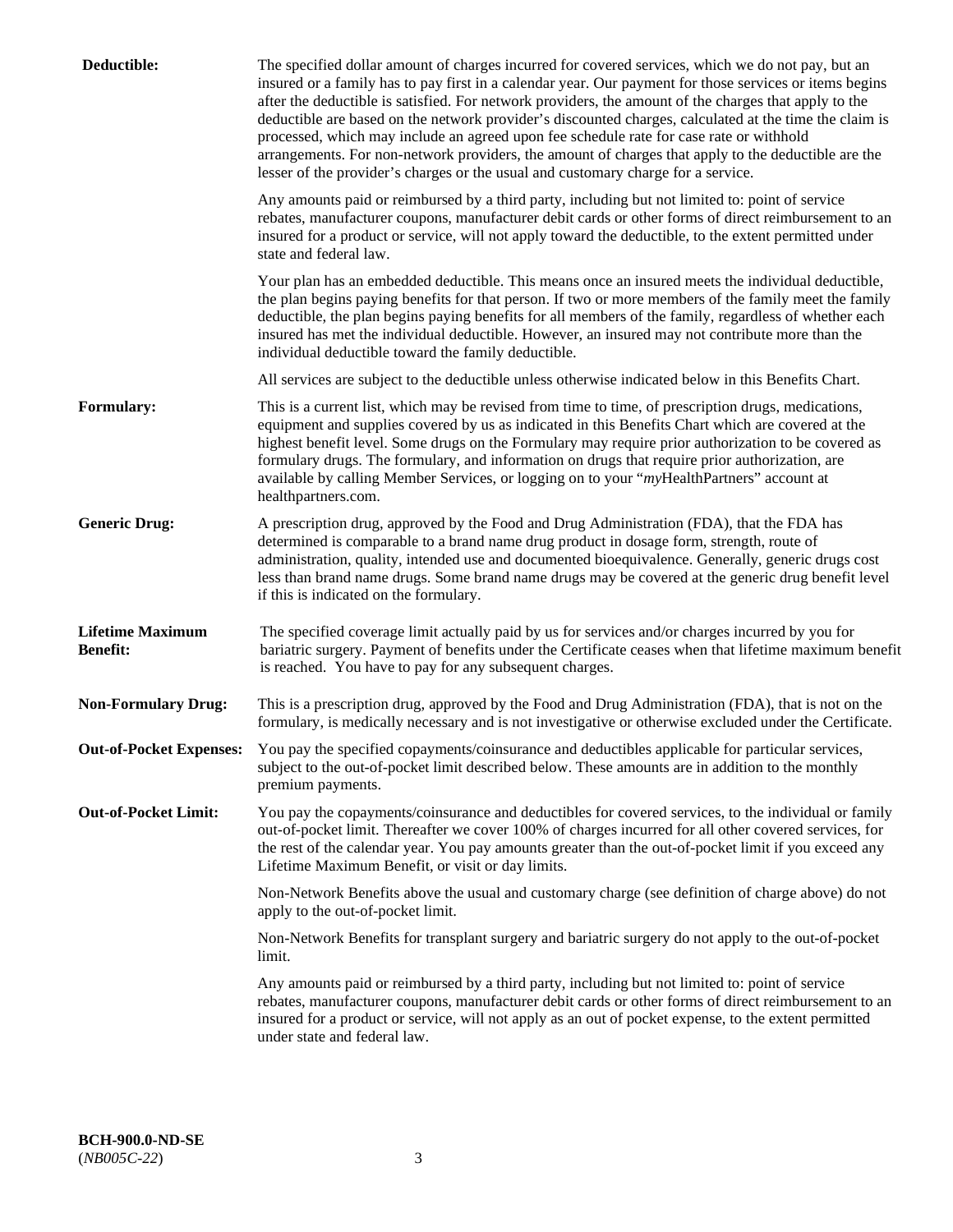|                             | You are responsible to keep track of the out-of-pocket expenses. Contact our Member Services<br>Department for assistance in determining the amount paid by the enrollee for specific eligible services<br>received. Claims for reimbursement under the out-of-pocket limit provisions are subject to the same<br>time limits and provisions described under the "Claims Provisions" section of the Certificate.                                                                                                                   |
|-----------------------------|------------------------------------------------------------------------------------------------------------------------------------------------------------------------------------------------------------------------------------------------------------------------------------------------------------------------------------------------------------------------------------------------------------------------------------------------------------------------------------------------------------------------------------|
|                             | <b>Primary Care Providers:</b> These are providers in the following categories: Family Practice, General Practice, Internal Medicine,<br>Pediatrics, Adolescent Medicine, Adult Medicine and Geriatrics.                                                                                                                                                                                                                                                                                                                           |
|                             | Specialty Care Providers: These are providers who are not in the following categories: Family Practice, General Practice,<br>Internal Medicine, Pediatrics, Adolescent Medicine, Adult Medicine and Geriatrics.                                                                                                                                                                                                                                                                                                                    |
| <b>Specialty Drug List:</b> | This is a current list, which may be revised from time to time, of prescription drugs, medications,<br>equipment and supplies, which are typically bio-pharmaceuticals. The purpose of a specialty drug list<br>is to facilitate enhanced monitoring of complex therapies used to treat specific conditions. Specialty<br>drugs are covered by us as indicated in this Benefits Chart. The specialty drug list is available by<br>calling Member Services, or logging on to your "myHealthPartners" account at healthpartners.com. |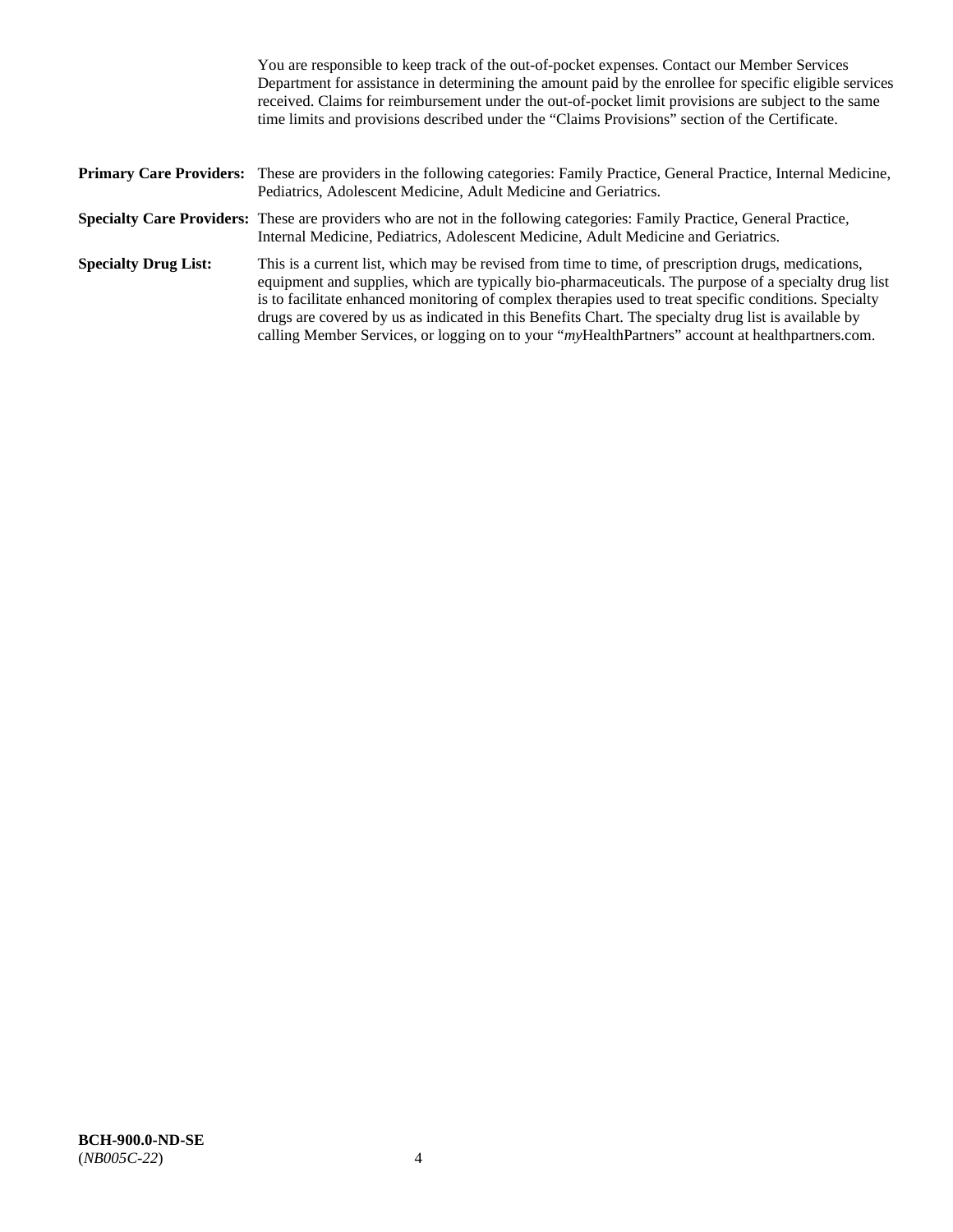### **DEDUCTIBLES AND OUT-OF-POCKET LIMITS**

#### **Individual Calendar Year Deductible**

| <b>Network Benefits</b> | <b>Non-Network Benefits</b> |
|-------------------------|-----------------------------|
| \$1,500                 | \$10,000                    |

#### **Family Calendar Year Deductible**

| <b>Network Benefits</b> | <b>Non-Network Benefits</b> |
|-------------------------|-----------------------------|
| \$4,500                 | \$20,000                    |

A separate deductible must be satisfied under the Network Benefits and Non-Network Benefits.

Your plan has an embedded deductible. This means once an insured meets the individual deductible, the plan begins paying benefits for that person. If two or more members of the family meet the family deductible, the plan begins paying benefits for all members of the family, regardless of whether each insured has met the individual deductible. However, an insured may not contribute more than the individual deductible toward the family deductible.

Any amounts paid or reimbursed by a third party, including but not limited to: point of service rebates, manufacturer coupons, manufacturer debit cards or other forms of direct reimbursement to an insured for a product or service, will not apply toward the deductible, to the extent permitted under state and federal law.

### **Individual Calendar Year Out-of-Pocket Limit**

| <b>Network Benefits</b> | <b>Non-Network Benefits</b> |
|-------------------------|-----------------------------|
| \$6,500                 | \$30,000                    |

#### **Family Calendar Year Out-of-Pocket Limit**

| <b>Network Benefits</b> | <b>Non-Network Benefits</b> |
|-------------------------|-----------------------------|
| \$13,000                | \$60,000                    |

A separate Out-of-Pocket Limit must be satisfied under the Network Benefits and Non-Network Benefits.

Non-Network Benefits above the usual and customary charge will not apply toward the individual or family Out-of-Pocket Limit.

Non-Network Benefits for transplant surgery and bariatric surgery do not apply to the out-of-pocket limit.

Any amounts paid or reimbursed by a third party, including but not limited to: point of service rebates, manufacturer coupons, manufacturer debit cards or other forms of direct reimbursement to an insured for a product or service, will not apply as an out of pocket expense, to the extent permitted under state and federal law.

#### **Lifetime maximum benefit for bariatric surgery**

| <b>Network Benefits</b> | <b>Non-Network Benefits</b> |
|-------------------------|-----------------------------|
| Unlimited.              | \$5,000                     |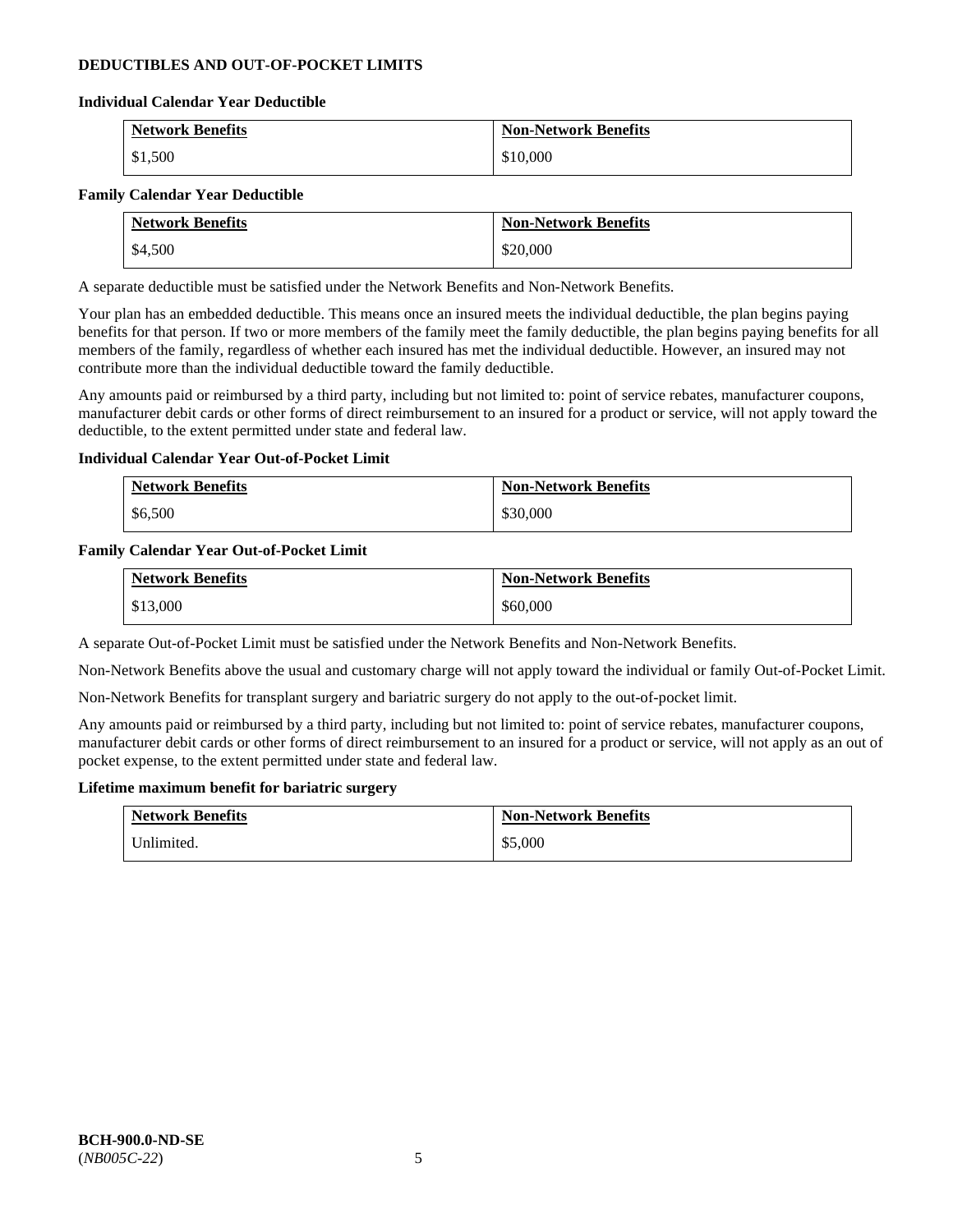# **AMBULANCE AND MEDICAL TRANSPORTATION**

### **Covered Services:**

We cover ambulance and medical transportation for medical emergencies.

We also cover medically necessary, non-emergency ground and air medical transportation if it meets our medical coverage criteria. Under the No Surprises Act, non-network health care providers and facilities are required to provide patients with a plain-language consumer notice explaining that patient consent is required to receive non-emergency before that provider can bill at the higher non-network rate.

Covered services and supplies are based on established medical policies, which are subject to periodic review and modification by the medical or dental directors. These medical policies (medical coverage criteria) and applicable prior authorization requirements are available by calling Member Services, or logging on to your "*my*HealthPartners" account a[t healthpartners.com.](http://www.healthpartners.com/)

#### **Ambulance and medical transportation (other than non-emergency air ambulance transportation)**

| <b>Network Benefits</b>      | <b>Non-Network Benefits</b> |
|------------------------------|-----------------------------|
| 70% of the charges incurred. | See Network Benefits.       |

#### **Non-emergency air ambulance transportation**

| <b>Network Benefits</b>      | <b>Non-Network Benefits</b> |
|------------------------------|-----------------------------|
| 70% of the charges incurred. | See Network Benefits.       |

For Non-Network air ambulance service providers, the eligible charges are limited to the average HealthPartners reimbursement rate for Network air ambulance service providers licensed by the state of North Dakota.

#### **Not Covered:**

• See "Services Not Covered" in the Group Certificate.

# **BEHAVIORAL HEALTH SERVICES**

#### **Covered Services:**

Covered services are based on established medical policies, which are subject to periodic review and modification by the medical directors. These medical policies (medical coverage criteria) are available by calling Member Services, or logging on to your "*my*HealthPartners" account at [healthpartners.com.](http://healthpartners.com/)

### **Mental health services**

We cover services for mental health diagnoses as described in the Diagnostic and Statistical Manual of Mental Disorders - Fifth Edition (DSM-5) (most recent edition).

**Outpatient services, including intensive outpatient and day treatment services:** We cover medically necessary outpatient professional mental health services for evaluation, crisis intervention, and treatment of mental health disorders.

A comprehensive diagnostic assessment will be used as the basis for a determination by a mental health professional, concerning the appropriate treatment and the extent of services required.

Outpatient services we cover for a diagnosed mental health condition include the following:

- Individual, group, family, and multi-family therapy;
- Medication management provided by a physician, certified nurse practitioner, or physician's assistant;
- Psychological testing services for the purposes of determining the differential diagnoses and treatment planning for patients currently receiving behavioral health services;
- Day treatment and intensive outpatient services in a licensed program;
- Partial hospitalization services in a licensed hospital or community mental health center;
- Psychotherapy and nursing services provided in the home if authorized by us;
- Treatment for gender dysphoria; and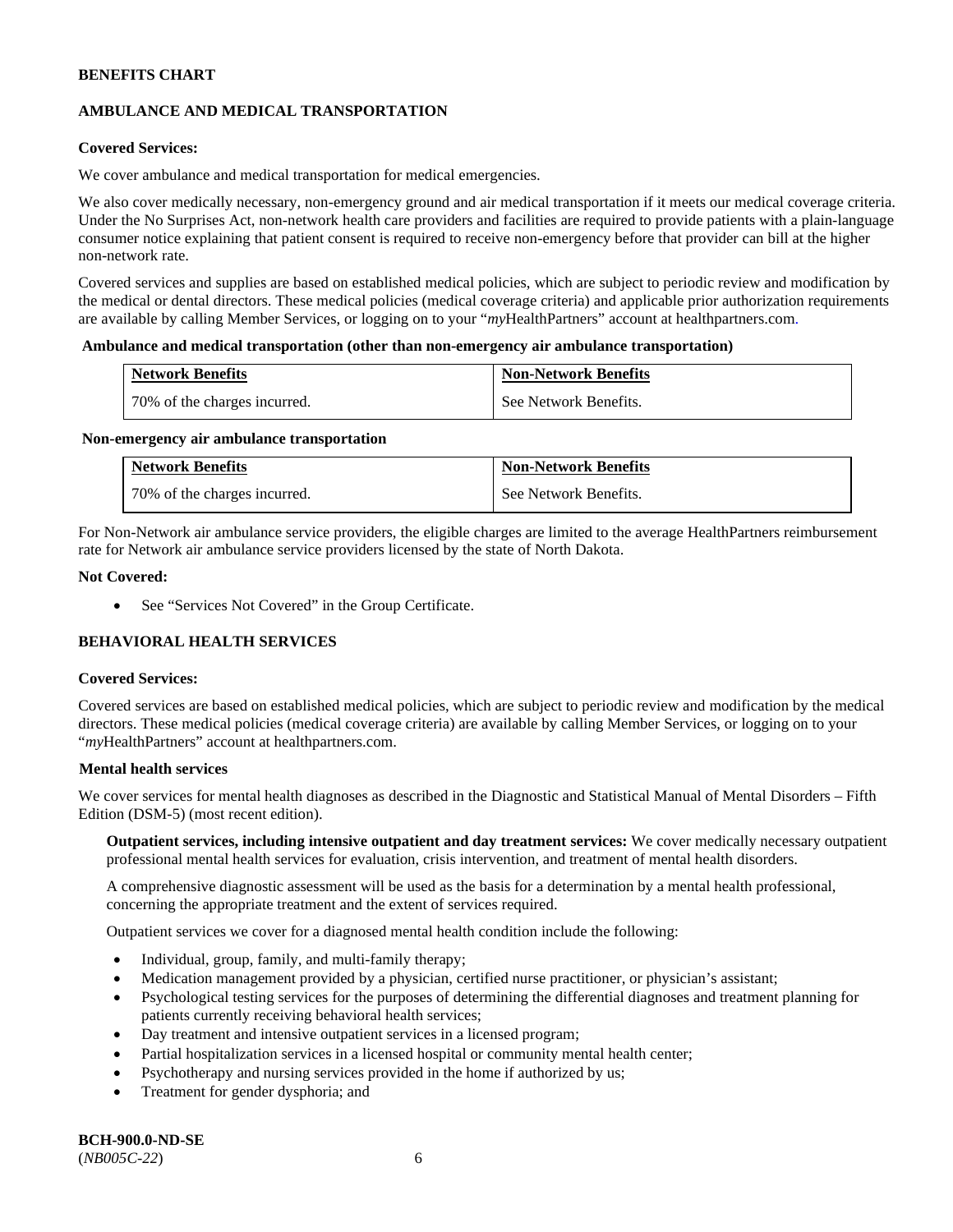• Medically necessary Applied Behavioral Analysis (ABA) prescribed or ordered for an individual diagnosed with an autism spectrum disorder by a licensed physician or a licensed psychologist. For other autism services covered under this Benefits Chart, see the habilitative benefit under Physical Therapy, Occupational Therapy and Speech Therapy.

| <b>Network Benefits</b>                                                                                                                                                                                                                                                                                                                             | <b>Non-Network Benefits</b>                                                                                                                                                                                                                                                                                                                         |
|-----------------------------------------------------------------------------------------------------------------------------------------------------------------------------------------------------------------------------------------------------------------------------------------------------------------------------------------------------|-----------------------------------------------------------------------------------------------------------------------------------------------------------------------------------------------------------------------------------------------------------------------------------------------------------------------------------------------------|
| The first five hours of treatment in a calendar year<br>are covered at 100% of the charges incurred, not<br>subject to the deductible. A group visit counts as one<br>half hour toward the five hours. Day treatment,<br>intensive outpatient services and partial<br>hospitalization services are not eligible for the first<br>five hour benefit. | The first five hours of treatment in a calendar year<br>are covered at 100% of the charges incurred, not<br>subject to the deductible. A group visit counts as<br>one half hour toward the five hours. Day treatment,<br>intensive outpatient services and partial<br>hospitalization services are not eligible for the first<br>five hour benefit. |
| We cover additional hours at 100% of the charges<br>incurred, subject to your copayment of \$30 per visit.<br>Deductible does not apply.                                                                                                                                                                                                            | We cover additional hours at 50% of the charges<br>incurred.                                                                                                                                                                                                                                                                                        |

For family therapy, only one copayment will be charged, regardless of the number of insureds primarily involved in the therapy.

### **Group therapy**

| <b>Network Benefits</b>                                                                                     | <b>Non-Network Benefits</b>  |
|-------------------------------------------------------------------------------------------------------------|------------------------------|
| 100% of the charges incurred, subject to your<br>copayment of \$15 per visit.<br>Deductible does not apply. | 50% of the charges incurred. |

**Inpatient services, including mental health residential treatment services:** We cover the following:

- Medically necessary inpatient services in a hospital and professional services for treatment of mental health disorders. Medical stabilization is covered under inpatient hospital services in the "Hospital and Skilled Nursing Facility Services" section; and
- Medically necessary mental health residential treatment services. This care must be authorized by us and provided by a hospital or residential behavioral health treatment facility licensed by the local state or Department of Health and Human Services. Services not covered under this benefit include halfway houses, group homes, extended care facilities, shelter services, correctional services, detention services, transitional services, group residential services, foster care services and wilderness programs.

| <b>Network Benefits</b>      | <b>Non-Network Benefits</b>  |
|------------------------------|------------------------------|
| 70% of the charges incurred. | 50% of the charges incurred. |

### **Substance use disorder (SUD) services**

We cover medically necessary services for assessments by a licensed alcohol and drug counselor and treatment of substance use disorders as defined in the latest edition of the DSM-5.

**Outpatient services, including intensive outpatient and day treatment services:** We cover medically necessary outpatient professional services for the diagnosis and treatment of substance use disorder. Substance use disorder treatment services must be provided by a program licensed by the local Department of Health and Human Services.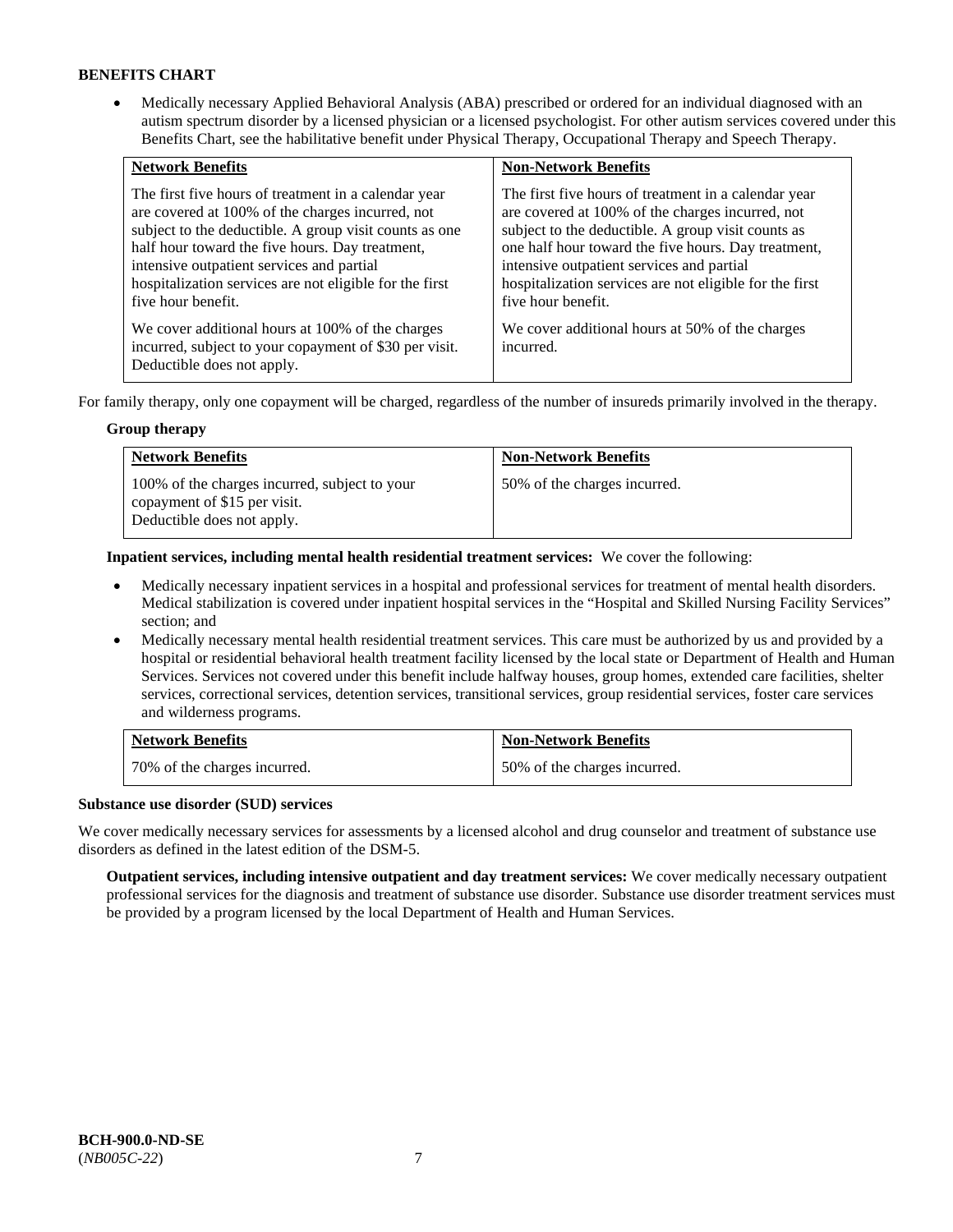Outpatient services we cover for a diagnosed substance use disorder include the following:

- Individual, group, family, and multi-family therapy provided in an office setting;
- Opiate replacement therapy including methadone and buprenorphine treatment; and
- Day treatment and intensive outpatient services in a licensed program.

| <b>Network Benefits</b>                                                                                                                                                                                                                          | <b>Non-Network Benefits</b>                                                                                                                                                                                                                      |
|--------------------------------------------------------------------------------------------------------------------------------------------------------------------------------------------------------------------------------------------------|--------------------------------------------------------------------------------------------------------------------------------------------------------------------------------------------------------------------------------------------------|
| The first five visits of treatment in a calendar year<br>are covered at 100% of the charges incurred not<br>subject to the deductible. Day treatment and<br>intensive outpatient services are not eligible for the<br>first five visits benefit. | The first five visits of treatment in a calendar year<br>are covered at 100% of the charges incurred not<br>subject to the deductible. Day treatment and<br>intensive outpatient services are not eligible for the<br>first five visits benefit. |
| We cover additional visits at 100% of the charges<br>incurred, subject to your copayment of \$30 per visit.<br>Deductible does not apply.                                                                                                        | We cover additional visits at 50% of the charges<br>incurred.                                                                                                                                                                                    |

For family therapy, only one copayment will be charged, regardless of the number of insureds primarily involved in the therapy.

**Inpatient Services:** We cover the following:

- Medically necessary inpatient services in a hospital or primary residential treatment in a licensed substance use disorder treatment center. Primary residential treatment is an intensive residential treatment program of limited duration, typically 30 days or less;
- Services provided in a hospital that is licensed by the local state and accredited by Medicare; and
- Detoxification services in a hospital or community detoxification facility if it is licensed by the local Department of Health and Human Services.

| <b>Network Benefits</b>      | <b>Non-Network Benefits</b>  |
|------------------------------|------------------------------|
| 70% of the charges incurred. | 50% of the charges incurred. |

### **Not Covered:**

• See "Services Not Covered" in the Group Certificate.

### **CHIROPRACTIC SERVICES**

#### **Covered Services:**

We cover chiropractic services for rehabilitative care. Chiropractic services are adjustments to any abnormal articulations of the human body, especially those of the spinal column, for the purpose of giving freedom of action to impinged nerves that may cause pain or deranged function.

Massage therapy which is performed in conjunction with other treatment/modalities by a chiropractor, is part of a prescribed treatment plan and is not billed separately is covered.

| <b>Network Benefits</b>                                                                                     | <b>Non-Network Benefits</b>                                           |
|-------------------------------------------------------------------------------------------------------------|-----------------------------------------------------------------------|
| 100% of the charges incurred, subject to your<br>copayment of \$60 per visit.<br>Deductible does not apply. | 50% of the charges incurred.<br>Limit of 20 visits per calendar year. |

**Not Covered:** 

- Massage therapy for the purpose of comfort or convenience of the insured.
- See "Services Not Covered" in the Group Certificate.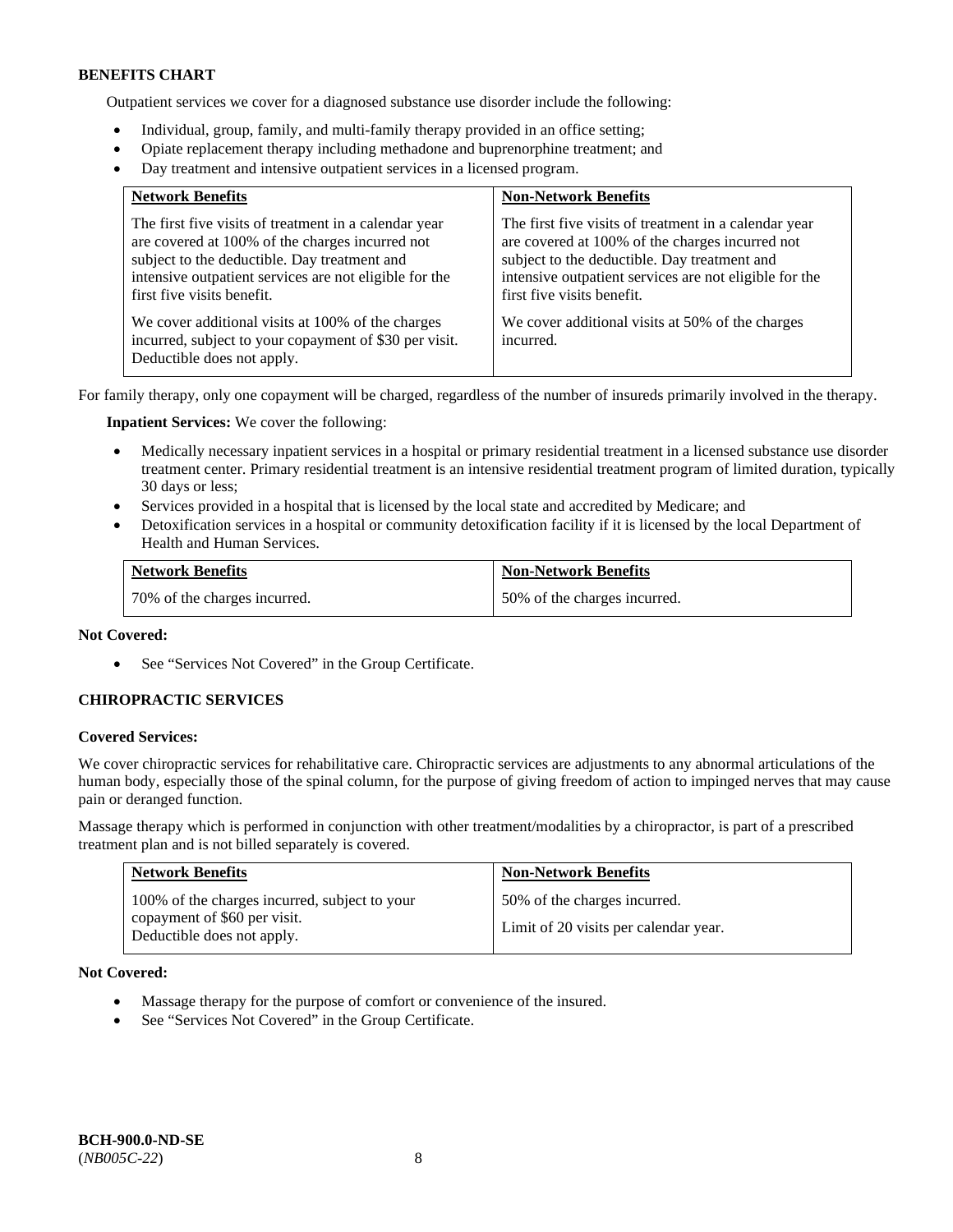# **CLINICAL TRIALS**

### **Covered Services:**

We cover certain routine services if you participate in a Phase I, Phase II, Phase III or Phase IV clinical trial that is conducted in relation to the prevention, detection, or treatment of cancer or other life-threatening disease or condition as defined in the Affordable Care Act. We cover routine patient costs for services that would be eligible under this Benefits Chart if the service were provided outside of a clinical trial.

| <b>Network Benefits</b>                                | <b>Non-Network Benefits</b>                           |
|--------------------------------------------------------|-------------------------------------------------------|
| Coverage level is same as corresponding Network        | Coverage level is same as corresponding Non-          |
| Benefits, depending on type of service provided        | Network Benefits, depending on type of service        |
| such as Office Visits for Illness or Injury, Inpatient | provided such as Office Visits for Illness or Injury, |
| or Outpatient Hospital Services.                       | Inpatient or Outpatient Hospital Services.            |

### **Not Covered:**

- The investigative item, device or service itself.
- Items or services that are provided solely to satisfy data collection and analysis needs and that are not used in the direct clinical management of the patient.
- A service that is clearly inconsistent with widely accepted and established standards of care for a particular diagnosis.
- See "Services Not Covered" in the Group Certificate.

# **DENTAL SERVICES**

### **Covered Services:**

We cover services as described below.

**Accidental dental services:** We cover dentally necessary services to treat and restore damage done to sound, natural, unrestored teeth as a result of an accidental injury. Coverage is for damage caused by external trauma to face and mouth only, not for cracked or broken teeth which result from biting or chewing. We cover restorations, root canals, crowns and replacement of teeth lost that are directly related to the accident in which the insured was involved. We cover initial exams, x-rays, and palliative treatment including extractions, and other oral surgical procedures directly related to the accident. Subsequent treatment must be initiated within the specified time-frame and must be directly related to the accident. We do not cover restoration and replacement of teeth that are not "sound and natural" at the time of the accident.

Full mouth rehabilitation to correct occlusion (bite) and malocclusion (misaligned teeth not due to the accident) are not covered.

When an implant-supported dental prosthetic treatment is pursued, the accidental dental benefit will be applied to the prosthetic procedure. Benefits are limited to the amount that would be paid toward the placement of a removable dental prosthetic appliance that could be used in the absence of implant treatment. Care must be provided or pre-authorized by a HealthPartners dentist.

| <b>Network Benefits</b>      | <b>Non-Network Benefits</b>  |
|------------------------------|------------------------------|
| 70% of the charges incurred. | 50% of the charges incurred. |

For all accidental dental services, treatment and/or restoration must be initiated within six months of the date of the injury. Coverage is limited to the initial course of treatment and/or initial restoration. Services must be provided within 24 months of the date of injury to be covered.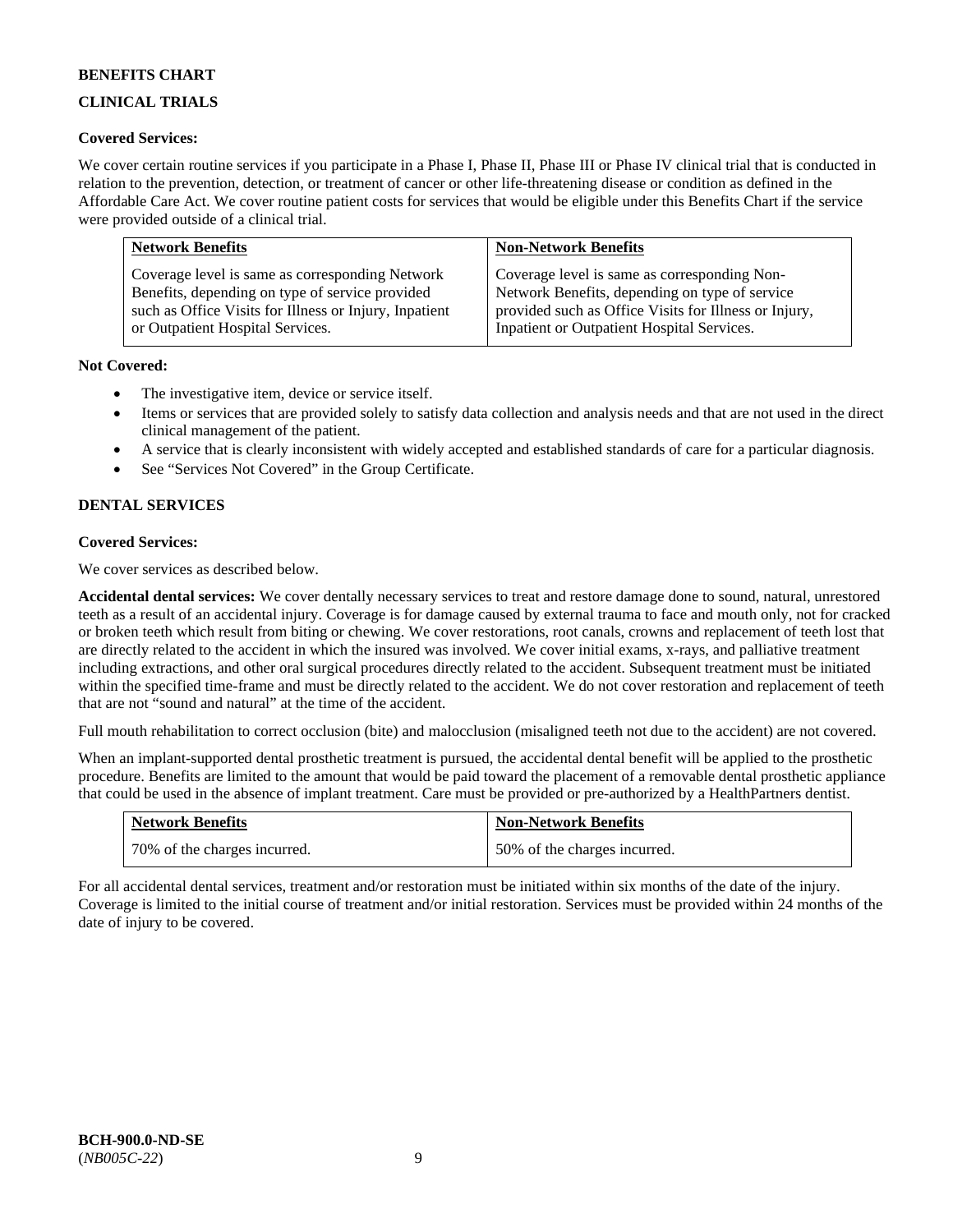### **Medical referral dental services**

**Medically necessary outpatient dental services:** We cover medically necessary outpatient dental services. Coverage is limited to dental services required for treatment of an underlying medical condition, e.g., removal of teeth to complete radiation treatment for cancer of the jaw, cysts and lesions.

| <b>Network Benefits</b>                                                                                     | <b>Non-Network Benefits</b>  |
|-------------------------------------------------------------------------------------------------------------|------------------------------|
| 100% of the charges incurred, subject to your<br>copayment of \$60 per visit.<br>Deductible does not apply. | 50% of the charges incurred. |

**Medically necessary hospitalization and anesthesia for dental care:** We cover medically necessary hospitalization and anesthesia for dental care. This is limited to charges incurred by an insured who: (1) is a child under age 9; (2) is severely disabled; or (3) has a medical condition, and requires hospitalization or general anesthesia for dental care treatment. The requirement of a hospital setting must be due to an insured's underlying medical condition. Coverage is limited to facility and anesthesia charges. Anesthesia is covered in a hospital or a dental office. Oral surgeon/dentist professional fees are not covered. The following are examples, though not all-inclusive, of medical conditions which may require hospitalization for dental services: severe asthma, severe airway obstruction or hemophilia. Hospitalization required due to the behavior of the insured or due to the extent of the dental procedure is not covered.

| <b>Network Benefits</b>      | <b>Non-Network Benefits</b>  |
|------------------------------|------------------------------|
| 70% of the charges incurred. | 50% of the charges incurred. |

**Medical complications of dental care:** We cover medical complications of dental care. Treatment must be medically necessary care and related to medical complications of non-covered dental care, including complications of the head, neck, or substructures.

| <b>Network Benefits</b>                                                                                     | <b>Non-Network Benefits</b>  |
|-------------------------------------------------------------------------------------------------------------|------------------------------|
| 100% of the charges incurred, subject to your<br>copayment of \$60 per visit.<br>Deductible does not apply. | 50% of the charges incurred. |

**Oral surgery:** We cover oral surgery. Coverage is limited to treatment of medical conditions requiring oral surgery, such as treatment of oral neoplasm, non-dental cysts, fracture of the jaws, trauma of the mouth and jaws, and any other oral surgery procedures provided as medically necessary dental services.

| <b>Network Benefits</b>                                                                                     | <b>Non-Network Benefits</b>  |
|-------------------------------------------------------------------------------------------------------------|------------------------------|
| 100% of the charges incurred, subject to your<br>copayment of \$60 per visit.<br>Deductible does not apply. | 50% of the charges incurred. |

**Treatment of cleft lip and cleft palate of a dependent child:** We cover treatment of cleft lip and cleft palate of a dependent child, to the limiting age in the definition of an "Eligible Dependent", including orthodontic treatment and oral surgery directly related to the cleft. Benefits for individuals age 26 up to the limiting age for coverage of the dependent are limited to inpatient or outpatient expenses arising from medical and dental treatment that was scheduled or initiated prior to the dependent turning age 19. Dental services which are not required for the treatment of cleft lip or cleft palate are not covered. If a dependent child covered under the Certificate is also covered under a dental plan which includes orthodontic services, that dental plan shall be considered primary for the necessary orthodontic services. Oral appliances are subject to the same copayment, conditions and limitations as durable medical equipment.

| <b>Network Benefits</b>                                                                                     | <b>Non-Network Benefits</b>  |
|-------------------------------------------------------------------------------------------------------------|------------------------------|
| 100% of the charges incurred, subject to your<br>copayment of \$60 per visit.<br>Deductible does not apply. | 50% of the charges incurred. |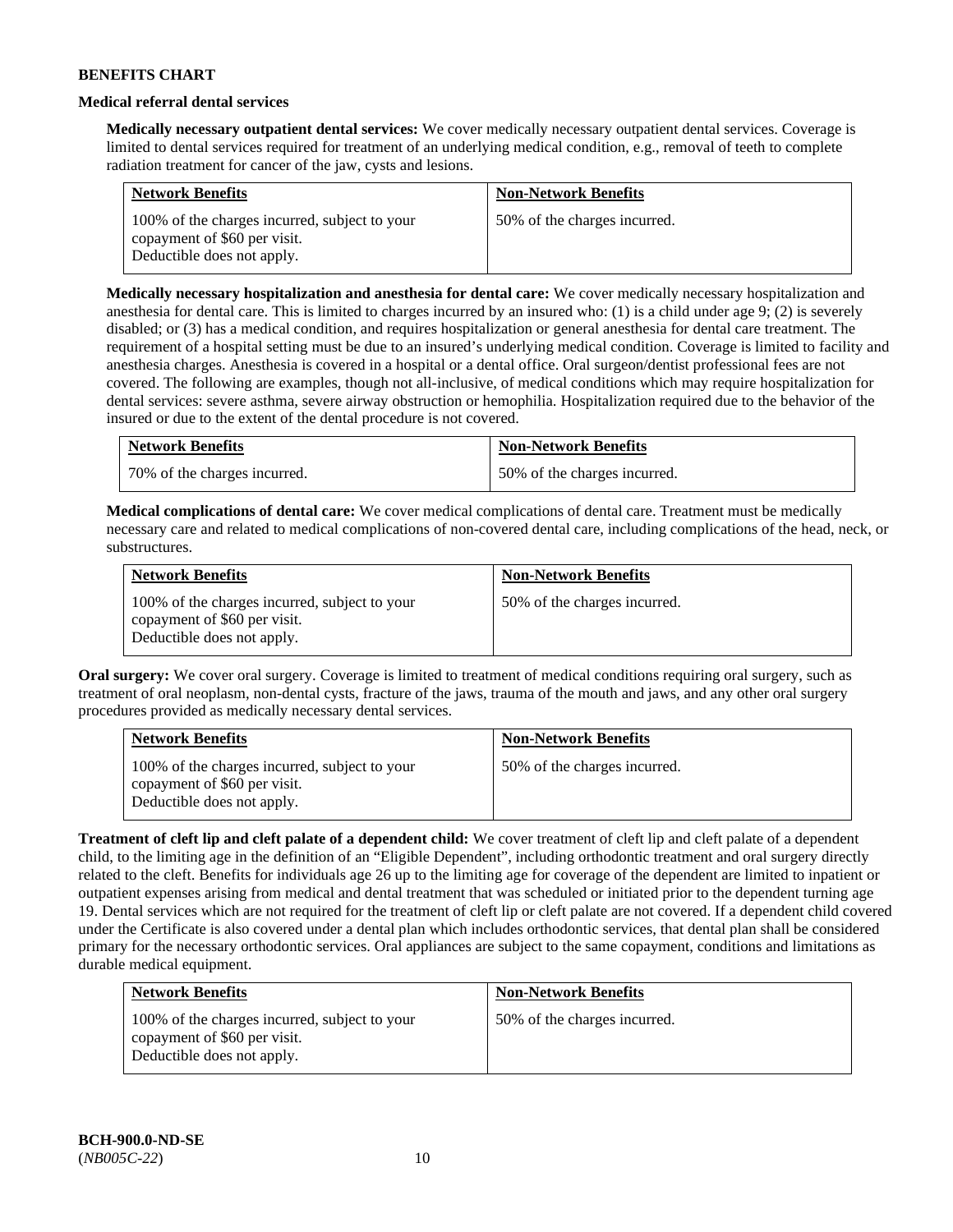**Treatment of temporomandibular disorder (TMD) and craniomandibular disorder (CMD):** We cover surgical and nonsurgical treatment of temporomandibular disorder (TMD) and craniomandibular disorder (CMD), which is medically necessary care. Dental services which are not required to directly treat TMD or CMD are not covered.

| <b>Network Benefits</b>                                                                                     | <b>Non-Network Benefits</b>  |
|-------------------------------------------------------------------------------------------------------------|------------------------------|
| 100% of the charges incurred, subject to your<br>copayment of \$60 per visit.<br>Deductible does not apply. | 50% of the charges incurred. |

# **Not Covered:**

- Dental treatment, procedures or services not listed in this Benefits Chart.
- Accident related dental services if treatment is (1) provided to teeth which are not sound and natural, (2) to teeth which have been restored, (3) initiated beyond six months from the date of the injury, (4) received beyond the initial treatment or restoration or (5) received beyond 24 months from the date of injury.
- Oral surgery to remove wisdom teeth, except as stated in the Pediatric Dental Amendment.
- Orthognathic treatment or procedures and all related services.
- See "Services Not Covered" in the Group Certificate.

# **DIABETES AND HYPERTENSION DISEASE MANAGEMENT PROGRAM**

### **Covered Services:**

If you meet criteria for coverage, you may qualify for the Diabetes and/or Hypertension Disease Management Program.

The program covers group health coaching which focuses on weight loss, exercise, behavior modification and health education through Omada Health.

| <b>Network Benefits</b>                                     | <b>Non-Network Benefits</b> |
|-------------------------------------------------------------|-----------------------------|
| 100% of the charges incurred.<br>Deductible does not apply. | Not applicable.             |

### **Not Covered:**

See "Services Not Covered" in the Group Certificate.

# **DIABETIC EQUIPMENT AND SUPPLIES**

### **Covered Services:**

We cover physician prescribed medically appropriate and necessary drugs and supplies used in the management and treatment of diabetes for insureds with gestational, Type I or Type II diabetes including durable diabetic equipment and disposable supplies, as described below.

Certain items are only covered if your condition meets our coverage criteria and obtained through an authorized vendor. For more information on what we cover and any prior authorization requirements, call Member Services or log on to your "*my*HealthPartners" account at [healthpartners.com.](http://www.healthpartners.com/)

Insulin and medications for diabetes are covered as outpatient drugs under the "Prescription Drug Services" section.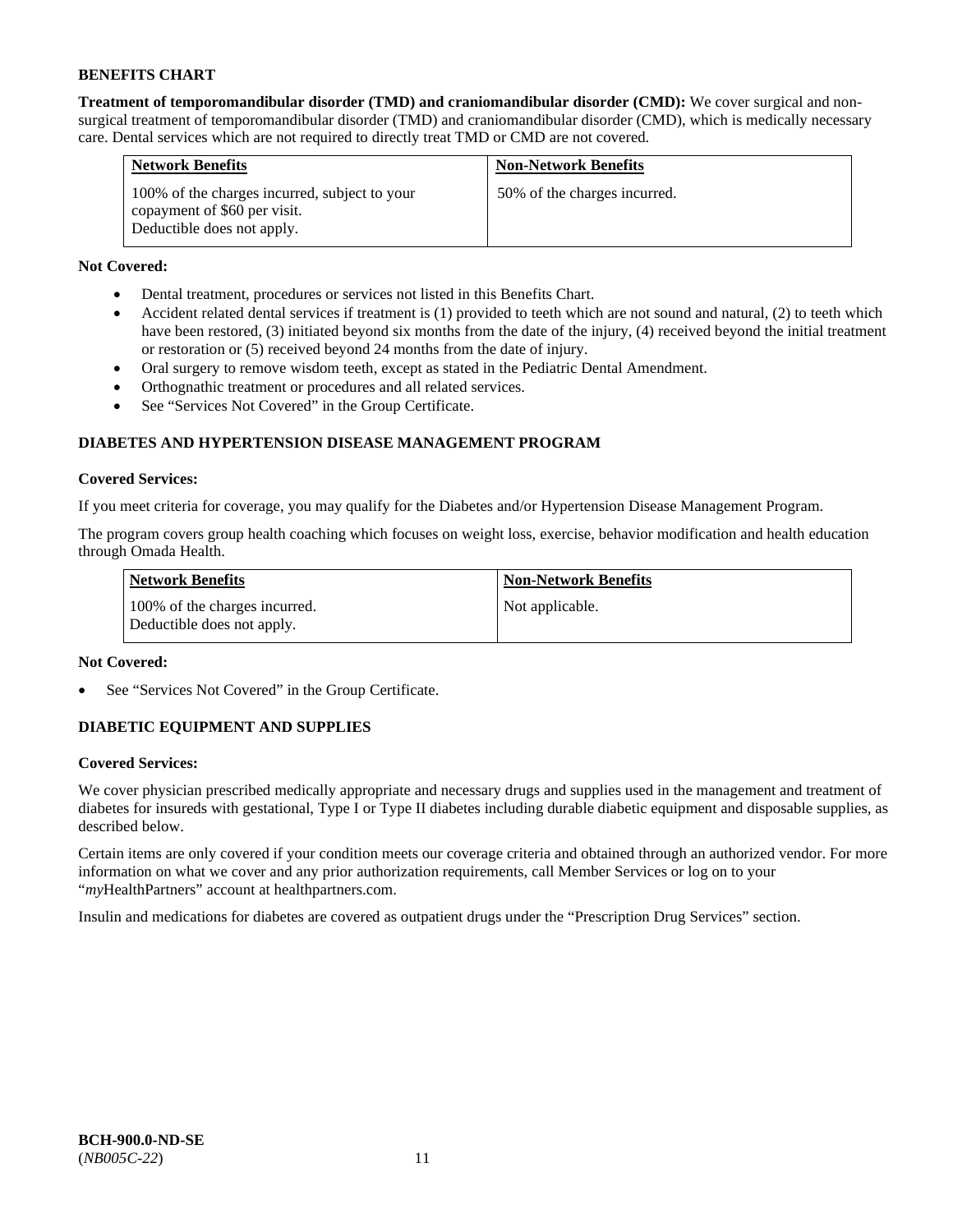**Pumps and pump supplies.** These include diabetic insulin pumps, diabetic infusion pumps and infusion pump supplies such as infusion sets, tubing, connectors and syringe reservoirs.

| <b>Network Benefits</b>                                    | <b>Non-Network Benefits</b>  |
|------------------------------------------------------------|------------------------------|
| Pumps received at a pharmacy:                              | 50% of the charges incurred. |
| 70% of the charges incurred.<br>Deductible does not apply. |                              |
| Pumps received from a non-pharmacy approved<br>vendor:     |                              |
| 70% of the charges incurred.                               |                              |

### **All other durable equipment and diabetic supplies**

Durable Diabetic Equipment and Supplies. These include continuous glucose monitoring system (CGMS), transmitter, sensors and receivers, diabetic blood glucose monitors and control/calibrating solutions (for checking accuracy or testing equipment and test strips).

Disposable Diabetic Supplies. These are one-time use supplies, including syringes, lancets, lancet devices, blood and urine ketone test strips, and needles.

Certain diabetic supplies and equipment must be purchased at a pharmacy.

| <b>Network Benefits</b>                                              | <b>Non-Network Benefits</b>  |
|----------------------------------------------------------------------|------------------------------|
| If received through a pharmacy:                                      | 50% of the charges incurred. |
| 70% of the charges incurred.<br>Deductible does not apply.           |                              |
| If received through a non-pharmacy provider:                         |                              |
| 70% of the charges incurred if purchased from an<br>approved vendor. |                              |

# **Limitations:**

- No more than a 93-day supply of diabetic supplies is covered and dispensed at a time.
- We require that certain diabetic supplies and equipment be purchased at a pharmacy.
- Diabetic supplies and equipment are limited to certain models and brands.
- Durable medical equipment and supplies must be obtained from or repaired by approved vendors.
- Covered services and supplies are based on established medical policies which are subject to periodic review and modification by the medical directors. Our coverage policy for diabetic supplies includes information on our required models and brands. These medical policies (medical coverage criteria) are available by calling Member Services, or logging on to your "myHealthPartners" account a[t healthpartners.com.](http://www.healthpartners.com/)

### **Not Covered:**

- Replacement or repair of any covered items, if the items are (i) damaged or destroyed by misuse, abuse or carelessness, (ii)
- lost; or (iii) stolen.
- Duplicate or similar items.
- Labor and related charges for repair of any covered items which are more than the cost of replacement by an approved
- vendor.
- Batteries for monitors and equipment.
- Sales tax, mailing, delivery charges, service call charges.
- See "Services Not Covered" in the Group Certificate.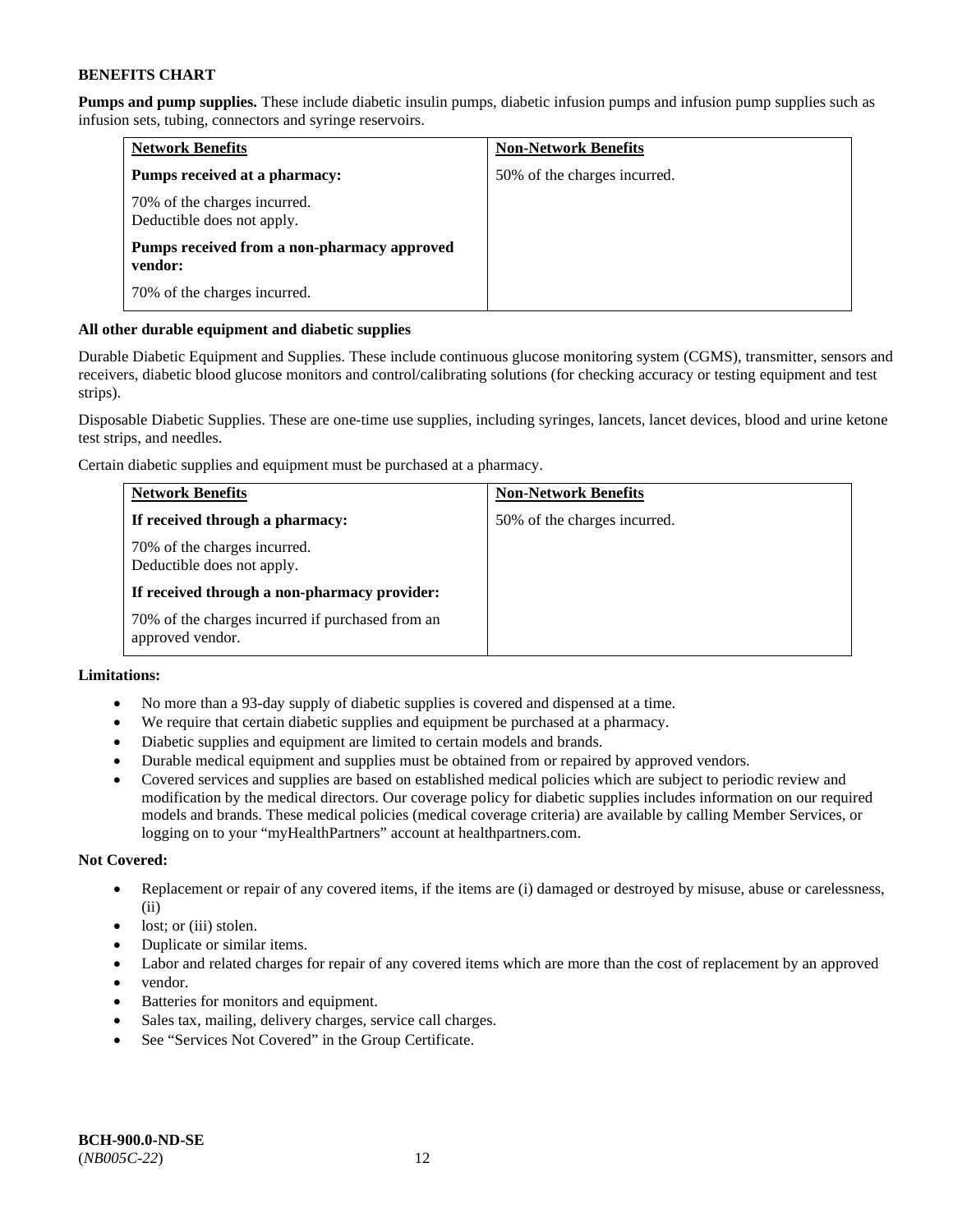# **DIAGNOSTIC IMAGING SERVICES**

### **Covered Services:**

We cover diagnostic imaging, when ordered by a provider and provided in a clinic or outpatient hospital facility (to see the benefit level for inpatient hospital or skilled nursing facility services, see benefits under "Inpatient Hospital and Skilled Nursing Facility Services").

### **Outpatient magnetic resonance imaging (MRI) and computed tomography (CT)**

| <b>Network Benefits</b>      | <b>Non-Network Benefits</b>  |
|------------------------------|------------------------------|
| 70% of the charges incurred. | 50% of the charges incurred. |

### **All other outpatient diagnostic imaging services**

#### **Services for illness or injury**

| <b>Network Benefits</b>      | <b>Non-Network Benefits</b>  |
|------------------------------|------------------------------|
| 70% of the charges incurred. | 50% of the charges incurred. |

#### **Preventive services (MRI/CT procedures are not considered preventive)**

Diagnostic imaging services associated with preventive services are covered at the benefit level shown in the "Preventive Services" section of this Benefits Chart.

#### **Not Covered:**

See "Services Not Covered" in the Group Certificate.

# **DURABLE MEDICAL EQUIPMENT, PROSTHETICS, ORTHOTICS AND SUPPLIES**

#### **Covered Services:**

We cover equipment, supplies and services, as described below. Certain items are only covered if your condition meets our coverage criteria. For more information on what we cover and any prior authorization requirements, call Member Services or log on to your "*my*HealthPartners" account at [healthpartners.com.](http://www.healthpartners.com/)

- Durable medical equipment, such as wheelchairs, ventilators, oxygen, oxygen equipment, continuous positive airway pressure (CPAP) devices, hospital beds, and related services.
- Prosthetics, including breast prostheses, artificial limbs and artificial eyes, and related supplies.
- Orthotics.
- Medical supplies, including splints, surgical stockings, casts and dressings.
- Enteral feedings.
- Special dietary treatment for Phenylketonuria (PKU) and oral amino acid based elemental formula if it meets our medical coverage criteria.

Diabetic equipment and supplies are covered under the "Diabetic Equipment and Supplies" section.

# **Special dietary treatment for Phenylketonuria (PKU) if it meets our medical coverage criteria**

| <b>Network Benefits</b>                                    | <b>Non-Network Benefits</b>  |
|------------------------------------------------------------|------------------------------|
| 70% of the charges incurred.<br>Deductible does not apply. | 50% of the charges incurred. |

# **Oral amino acid based elemental formula if it meets our medical coverage criteria**

| <b>Network Benefits</b>      | <b>Non-Network Benefits</b>  |
|------------------------------|------------------------------|
| 70% of the charges incurred. | 50% of the charges incurred. |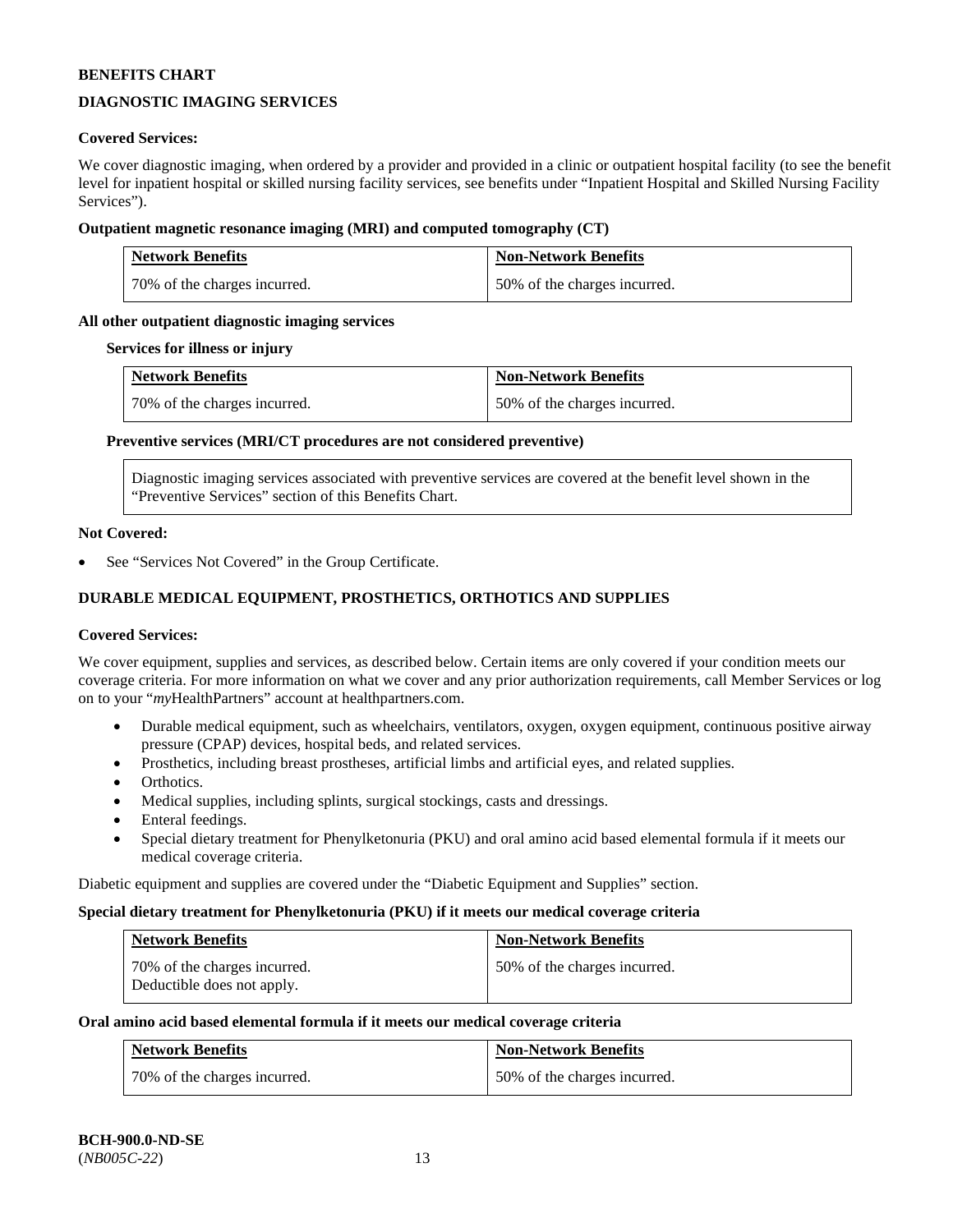### **All other durable medical equipment, prosthetics, orthotics and supplies**

| <b>Network Benefits</b>      | <b>Non-Network Benefits</b>  |
|------------------------------|------------------------------|
| 70% of the charges incurred. | 50% of the charges incurred. |

#### **Limitations:**

Coverage of durable medical equipment is limited by the following:

- Payment will not exceed the cost of an alternate piece of equipment or service that is effective and medically necessary.
- For prosthetic benefits, other than hair prostheses (i.e., wigs) for hair loss resulting from alopecia areata and oral appliances for cleft lip and cleft palate, payment will not exceed the cost of an alternate piece of equipment or service that is effective, medically necessary and enables insureds to conduct standard activities of daily living.
- We reserve the right to determine if an item will be approved for rental vs. purchase.
- Durable medical equipment and supplies must be obtained from or repaired by approved vendors.
- Covered services and supplies are based on established medical policies which are subject to periodic review and modification by the medical or dental directors. Our coverage policy for diabetic supplies includes information on our required models and brands. These medical policies (medical coverage criteria) are available by calling Member Services, or logging on to your "*my*HealthPartners" account at [healthpartners.com.](http://www.healthpartners.com/)

#### **Not Covered:**

Items which are not eligible for coverage include, but are not limited to:

- Replacement or repair of any covered items, if the items are (i) damaged or destroyed by misuse, abuse or carelessness, (ii) lost; or (iii) stolen.
- Duplicate or similar items.
- Labor and related charges for repair of any covered items which are more than the cost of replacement by an approved vendor.
- Sales tax, mailing, delivery charges, service call charges.
- Items which are primarily educational in nature or for hygiene, vocation, comfort, convenience or recreation.
- Communication aids or devices: equipment to create, replace or augment communication abilities including, but not limited to, speech processors, receivers, communication boards, or computer or electronic assisted communication.
- Hearing aids (implantable and external, including osseointegrated or bone anchored) and their fitting, except as specifically described in this Benefits Chart. This exclusion does not apply to cochlear implants.
- Eyeglasses, contact lenses and their fitting, measurement and adjustment, except as specifically described in this Benefits Chart.
- Hair prostheses (wigs).
- Household equipment which primarily has customary uses other than medical, such as, but not limited to, exercise cycles, air purifiers, central or unit air conditioners, water purifiers, non-allergenic pillows, mattresses or waterbeds.
- Household fixtures including, but not limited to, escalators or elevators, ramps, swimming pools and saunas.
- Modifications to the structure of the home including, but not limited to, its wiring, plumbing or charges for installation of equipment.
- Vehicle, car or van modifications including, but not limited to, hand brakes, hydraulic lifts and car carrier.
- Rental equipment while owned equipment is being repaired by non-contracted vendors, beyond one month rental of medically necessary equipment.
- Other equipment and supplies, including but not limited to assistive devices, that we determine are not eligible for coverage.
- See "Services Not Covered" in the Group Certificate.

### **EMERGENCY AND URGENTLY NEEDED CARE SERVICES**

#### **Covered Services:**

We cover services for emergency care and urgently needed care if the services are otherwise eligible for coverage under this Benefits Chart.

**Urgently needed care.** These are services to treat an unforeseen illness or injury, which are required in order to prevent a serious deterioration in your health, and which cannot be delayed until the next available clinic or office hours.

**BCH-900.0-ND-SE** (*NB005C-22*) 14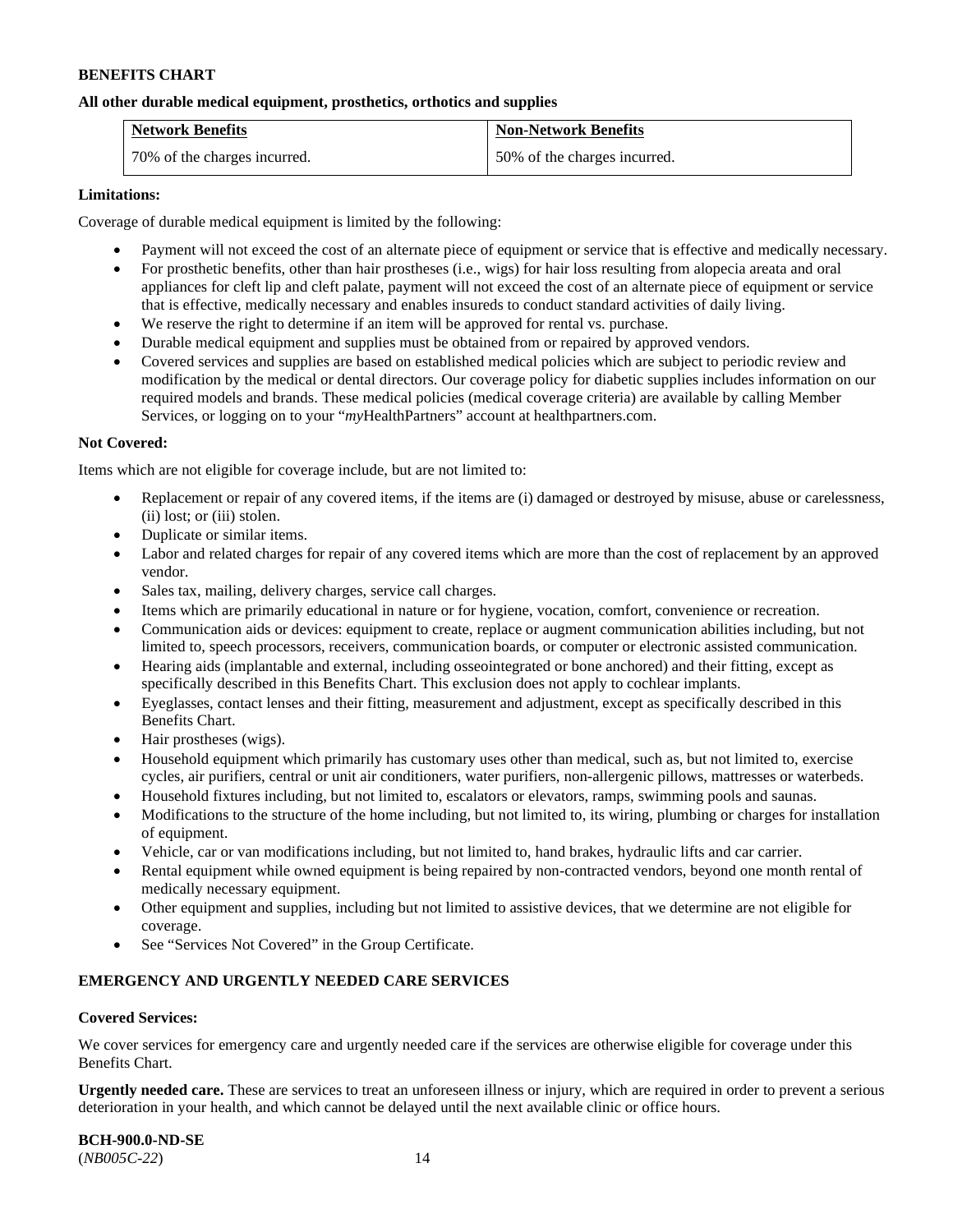#### **Urgently needed care at clinics**

| <b>Network Benefits</b>                                                                                     | <b>Non-Network Benefits</b> |
|-------------------------------------------------------------------------------------------------------------|-----------------------------|
| 100% of the charges incurred, subject to your<br>copayment of \$60 per visit.<br>Deductible does not apply. | See Network Benefits.       |

**Emergency Care.** These are services to treat: (1) the sudden, unexpected onset of illness or injury which, if left untreated or unattended until the next available clinic or office hours, would result in hospitalization, or (2) a condition requiring professional health services immediately necessary to preserve life or stabilize health. Emergency care includes emergency services as defined in Division BB, Title I, Section 102 of the Consolidated Appropriations Act of 2021. Emergency care also includes an immediate response service available on a 24-hour, seven-day-a-week basis for each child, or person, having a psychiatric crisis, a mental health crisis, or a mental health emergency.

When reviewing claims for coverage of emergency services, our medical director will take into consideration (1) a reasonable layperson's belief that the circumstances required immediate medical care that could not wait until the next working day or next available clinic appointment; (2) the time of day and day of the week the care was provided; (3) the presenting symptoms including but not limited to severe pain, to ensure that the decision to reimburse the emergency care is not made solely on the basis of the actual diagnosis.

#### **Emergency care in a hospital emergency room, including professional services of a physician**

| <b>Network Benefits</b>        | <b>Non-Network Benefits</b> |
|--------------------------------|-----------------------------|
| 1 70% of the charges incurred. | See Network Benefits.       |

### **Inpatient emergency care in a hospital including post-stabilization services as required under the federal No Surprises Act and its implementing regulations**

| <b>Network Benefits</b>      | <b>Non-Network Benefits</b> |
|------------------------------|-----------------------------|
| 70% of the charges incurred. | See Network Benefits.       |

#### **Not Covered:**

• See "Services Not Covered" in the Group Certificate.

### **GENE THERAPY**

### **Covered Services:**

We cover gene therapy treatment that meets our current medical coverage criteria.

| <b>Network Benefits</b>                                                                                                                                                                          | <b>Non-Network Benefits</b> |
|--------------------------------------------------------------------------------------------------------------------------------------------------------------------------------------------------|-----------------------------|
| Coverage level is same as corresponding Network<br>Benefits, depending on type of service provided<br>such as Office Visits for Illness or Injury, Inpatient<br>or Outpatient Hospital Services. | No coverage.                |

#### **Limitations:**

- Gene therapy must be provided by a designated provider.
- Specific types of gene therapy are limited to therapies and conditions specified in our medical coverage criteria.

#### **Not Covered:**

See "Services Not Covered" in the Group Certificate.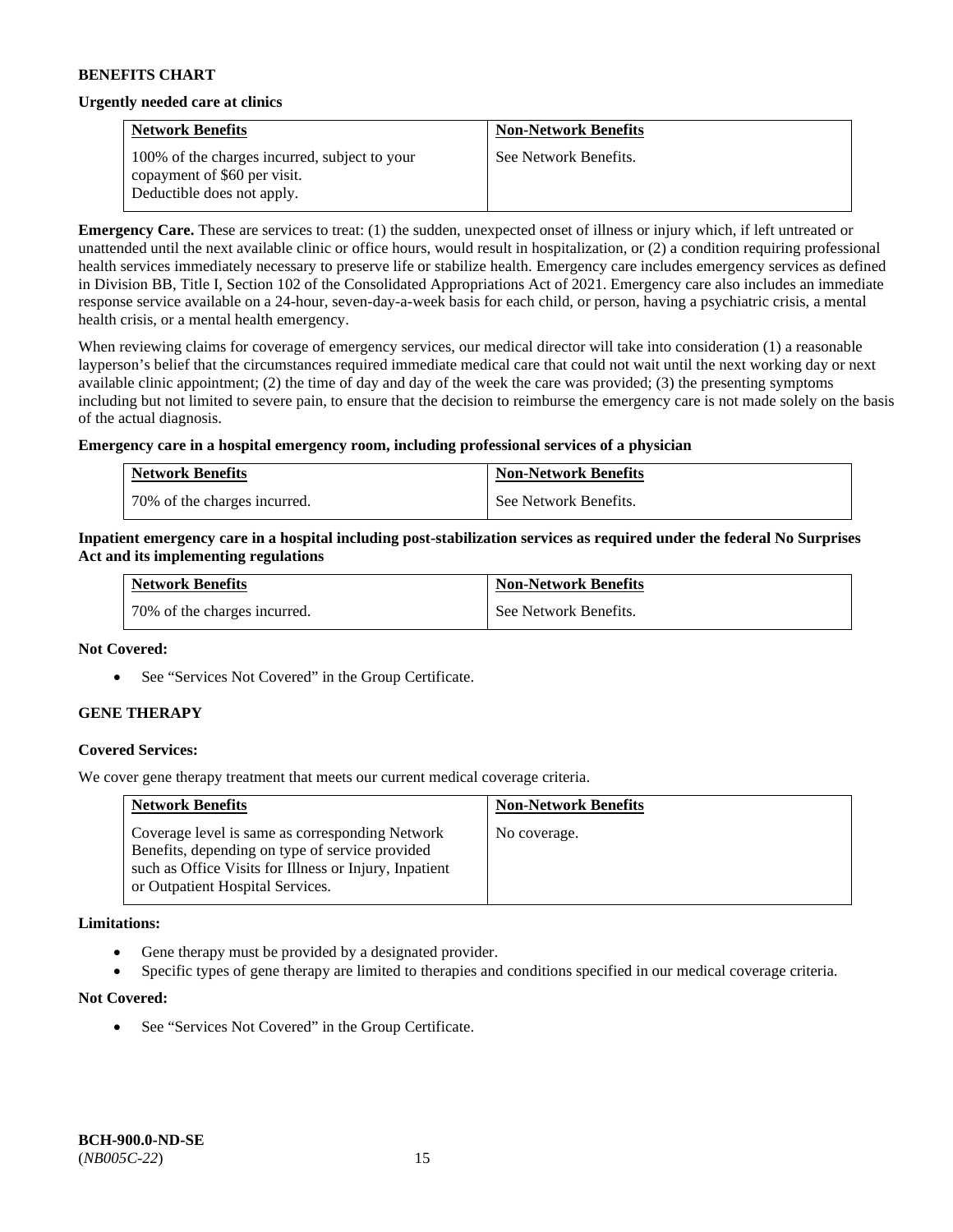# **HEALTH EDUCATION**

# **Covered Services:**

We cover education for preventive services and education for the management of chronic health problems (such as diabetes). Coverage includes medical nutrition therapy, that is provided by a certified, registered, or licensed health care professional working in a program consistent with the national standards of diabetes self-management education as established by the American Diabetes Association.

| <b>Network Benefits</b>                                     | <b>Non-Network Benefits</b>  |
|-------------------------------------------------------------|------------------------------|
| 100% of the charges incurred.<br>Deductible does not apply. | 50% of the charges incurred. |

#### **Not Covered:**

• See "Services Not Covered" in the Group Certificate.

### **HOME HEALTH SERVICES**

### **Covered Services:**

We cover skilled nursing services, physical therapy, occupational therapy, speech therapy, respiratory therapy and other therapeutic services, non-routine prenatal and postnatal services, routine postnatal well child visits (as described in the Medical Coverage Criteria), phototherapy services for newborns, home health aide services and other eligible home health services when provided in your home, if you are homebound (i.e., unable to leave home without considerable effort due to a medical condition. Lack of transportation does not constitute homebound status). For phototherapy services for newborns and high risk prenatal services, supplies and equipment are included.

We cover total parenteral nutrition/intravenous ("TPN/IV") therapy, equipment, supplies and drugs in connection with IV therapy. IV line care kits are covered under Durable Medical Equipment.

You do not need to be homebound to receive total parenteral nutrition/intravenous ("TPN/IV") therapy.

We cover palliative care benefits. Palliative care includes symptom management, education and establishing goals of care. We waive the requirement that you be homebound for a limited number of home visits for palliative care (as shown in this Benefits Chart), if you have a life-threatening, non-curable condition which has a prognosis of survival of two years or less. Additional palliative care visits are eligible under the home health services benefit if you are homebound and meet all other requirements defined in this section.

Home health services are eligible and covered only when:

- medically necessary; and
- provided as rehabilitative care, terminal care or maternity care; and
- ordered by a physician, and included in the written home care plan.

**Physical therapy, occupational therapy, speech therapy, respiratory therapy, home health aide services and palliative care**

#### **Primary Care Providers**

| <b>Network Benefits</b>                                                                                     | <b>Non-Network Benefits</b>  |
|-------------------------------------------------------------------------------------------------------------|------------------------------|
| 100% of the charges incurred, subject to your<br>copayment of \$30 per visit.<br>Deductible does not apply. | 50% of the charges incurred. |

#### **Specialty Care Providers**

| <b>Network Benefits</b>                                                                                     | <b>Non-Network Benefits</b>  |
|-------------------------------------------------------------------------------------------------------------|------------------------------|
| 100% of the charges incurred, subject to your<br>copayment of \$60 per visit.<br>Deductible does not apply. | 50% of the charges incurred. |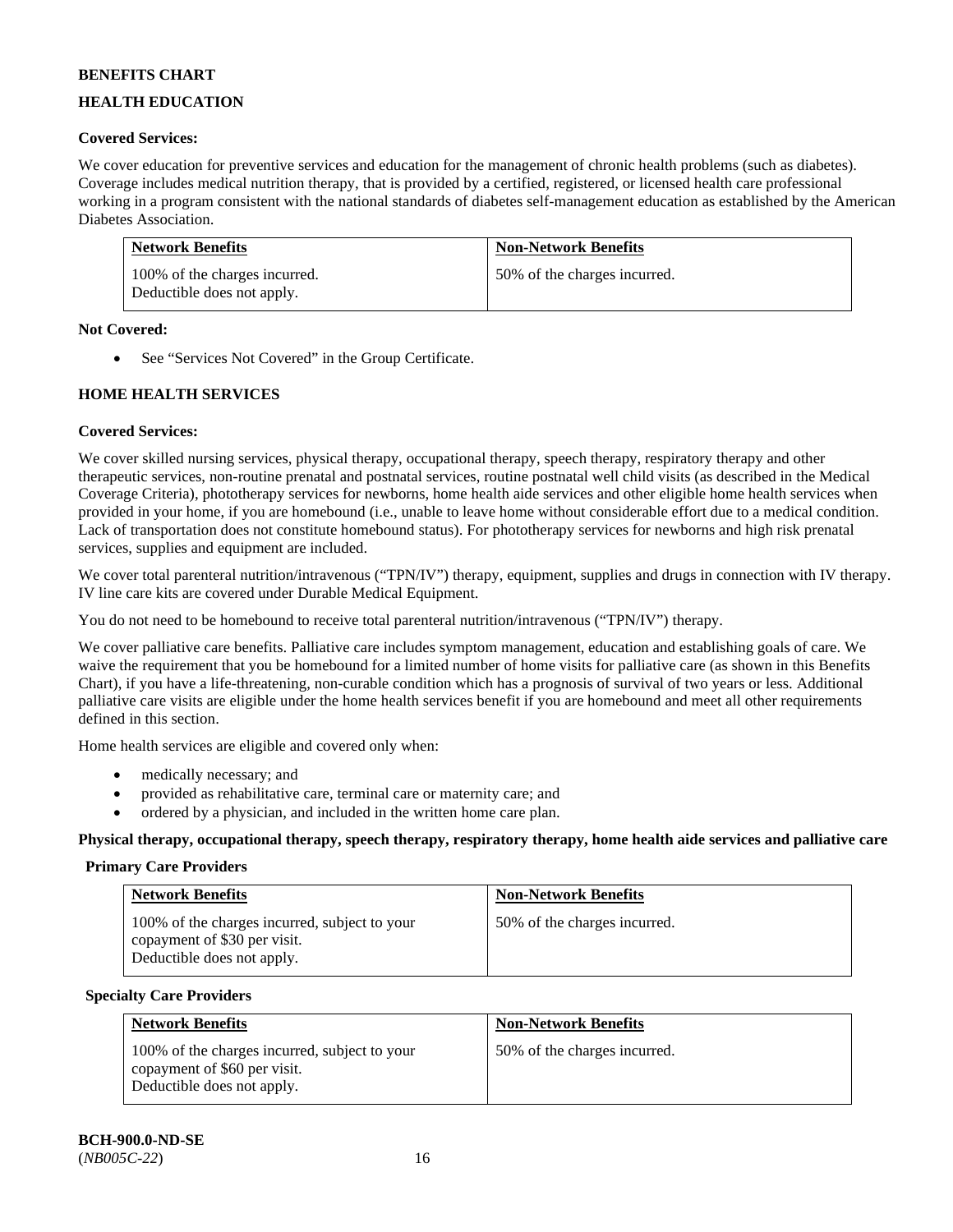#### **TPN/IV therapy, skilled nursing services, non-routine prenatal/postnatal services and phototherapy**

| <b>Network Benefits</b>                                     | <b>Non-Network Benefits</b>  |
|-------------------------------------------------------------|------------------------------|
| 100% of the charges incurred.<br>Deductible does not apply. | 50% of the charges incurred. |

Each 24-hour visit (or shifts of up to 24-hour visits) equals one visit and counts toward the Maximum visits for all other services shown below. Any visit that lasts less than 24 hours, regardless of the length of the visit, will count as one visit toward the Maximum visits for all other services shown below. All visits must be medically necessary and benefit eligible.

#### **Routine postnatal well child visits**

| <b>Network Benefits</b>                                     | <b>Non-Network Benefits</b>  |
|-------------------------------------------------------------|------------------------------|
| 100% of the charges incurred.<br>Deductible does not apply. | 50% of the charges incurred. |

#### **Maximum visits for palliative care**

If you are eligible to receive palliative care in the home and you are not homebound, there is a maximum of 12 visits per calendar year.

#### **Maximum visits for all other services**

All other home health services are limited to 40 visits per calendar year. The routine postnatal well child visit does not count toward the visit limit.

#### **Limitations:**

- Home health services are not provided as a substitute for a primary caregiver in the home or as relief (respite) for a primary caregiver in the home. We will not reimburse family members or residents in your home for the above services.
- A service shall not be considered a skilled nursing service merely because it is performed by, or under the direct supervision of, a licensed nurse. Where a service (such as tracheotomy suctioning or ventilator monitoring) or like services, can be safely and effectively performed by a non-medical person (or self-administered), without the direct supervision of a licensed nurse, the service shall not be regarded as a skilled nursing service, whether or not a skilled nurse actually provides the service. The unavailability of a competent person to provide a non-skilled service shall not make it a skilled service when a skilled nurse provides it. Only the skilled nursing component of so-called "blended" services (i.e. services which include skilled and non-skilled components) are covered under this Benefits Chart.

#### **Not Covered:**

- Financial or legal counseling services.
- Housekeeping or meal services in your home.
- Private duty nursing services.
- Vocational rehabilitation and recreational or educational therapy. Recreation therapy is therapy provided solely for the purpose of recreation, including but not limited to: (a) requests for physical therapy or occupational therapy to improve athletic ability, and (b) braces or guards to prevent sports injuries.
- See "Services Not Covered" in the Group Certificate.

### **HOME HOSPICE SERVICES**

#### **Applicable Definitions:**

**Part-time.** This is up to two hours of service per day, more than two hours is considered continuous care.

**Continuous Care.** This is from two to twelve hours of service per day provided by a registered nurse, licensed practical nurse, or home health aide, during a period of crisis in order to maintain a terminally ill patient at home.

**Appropriate Facility.** This is a nursing home, hospice residence, or other inpatient facility.

| <b>BCH-900.0-ND-SE</b> |  |
|------------------------|--|
| $(NB005C-22)$          |  |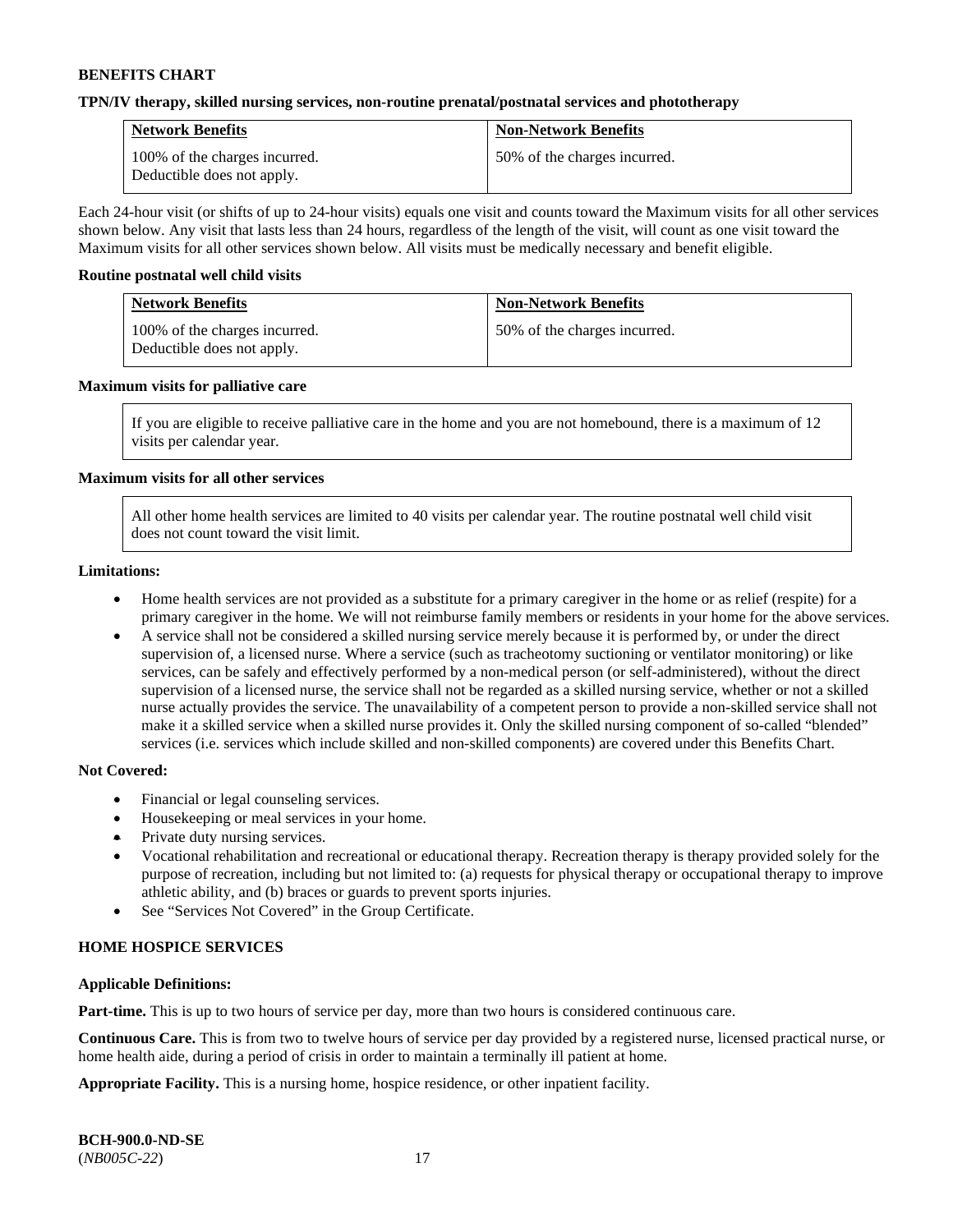**Custodial Care Related to Hospice Services.** This means providing assistance in the activities of daily living and the care needed by a terminally ill patient which can be provided by primary caregiver (i.e., family member or friend) who is responsible for the patient's home care.

### **Covered Services:**

**Home Hospice Program.** We cover the services described below if you are terminally ill and accepted as a home hospice program participant. You must meet the eligibility requirements of the program, and elect to receive services through the home hospice program. The services will be provided in your home, with inpatient care available when medically necessary as described below. If you elect to receive hospice services, you do so in lieu of curative treatment for your terminal illness for the period you are enrolled in the home hospice program.

**Eligibility:** In order to be eligible to be enrolled in the home hospice program, you must: (1) be a terminally ill patient (prognosis of six months or less); (2) have chosen a palliative treatment focus (i.e., emphasizing comfort and supportive services rather than treatment attempting to cure the disease or condition); and (3) continue to meet the terminally ill prognosis as reviewed by our medical director or his or her designee over the course of care. You may withdraw from the home hospice program at any time.

**Eligible Services:** Hospice services include the following services provided in accordance with an approved hospice treatment plan.

- Home Health Services:
	- o Part-time care provided in your home by an interdisciplinary hospice team (which may include a physician, nurse, social worker, and spiritual counselor) and medically necessary home health services are covered.
	- o One or more periods of continuous care in your home or in a setting which provides day care for pain or symptom management, when medically necessary, will be covered.
	- Inpatient Services: We cover medically necessary inpatient services.
- Other Services:
	- o Respite care is covered for care in your home or in an appropriate facility, to give your primary caregivers (i.e., family members or friends) rest and/or relief when necessary in order to maintain a terminally ill patient at home.
	- o Medically necessary medications for pain and symptom management.
	- o Semi-electric hospital beds and other durable medical equipment are covered.
	- o Emergency and non-emergency care is covered.

| <b>Network Benefits</b>                                     | <b>Non-Network Benefits</b>  |
|-------------------------------------------------------------|------------------------------|
| 100% of the charges incurred.<br>Deductible does not apply. | 50% of the charges incurred. |

Respite care is limited to five days per episode and respite care and continuous care combined are limited to 30 days.

### **Not Covered:**

- Financial or legal counseling services.
- Housekeeping or meal services in your home.
- Custodial or maintenance care related to hospice services, whether provided in the home or in a nursing home.
- Any service not specifically described as covered services under this home hospice services benefits.
- Any services provided by members of your family or residents in your home.
- See "Services Not Covered" in the Group Certificate.

### **HOSPITAL AND SKILLED NURSING FACILITY SERVICES**

#### **Covered Services:**

We cover services as described below.

#### **Medical or surgical hospital services**

**Inpatient hospital services:** We cover the following medical or surgical services, for the treatment of acute illness or injury, which require the level of care only provided in an acute care facility. These services must be authorized by a physician.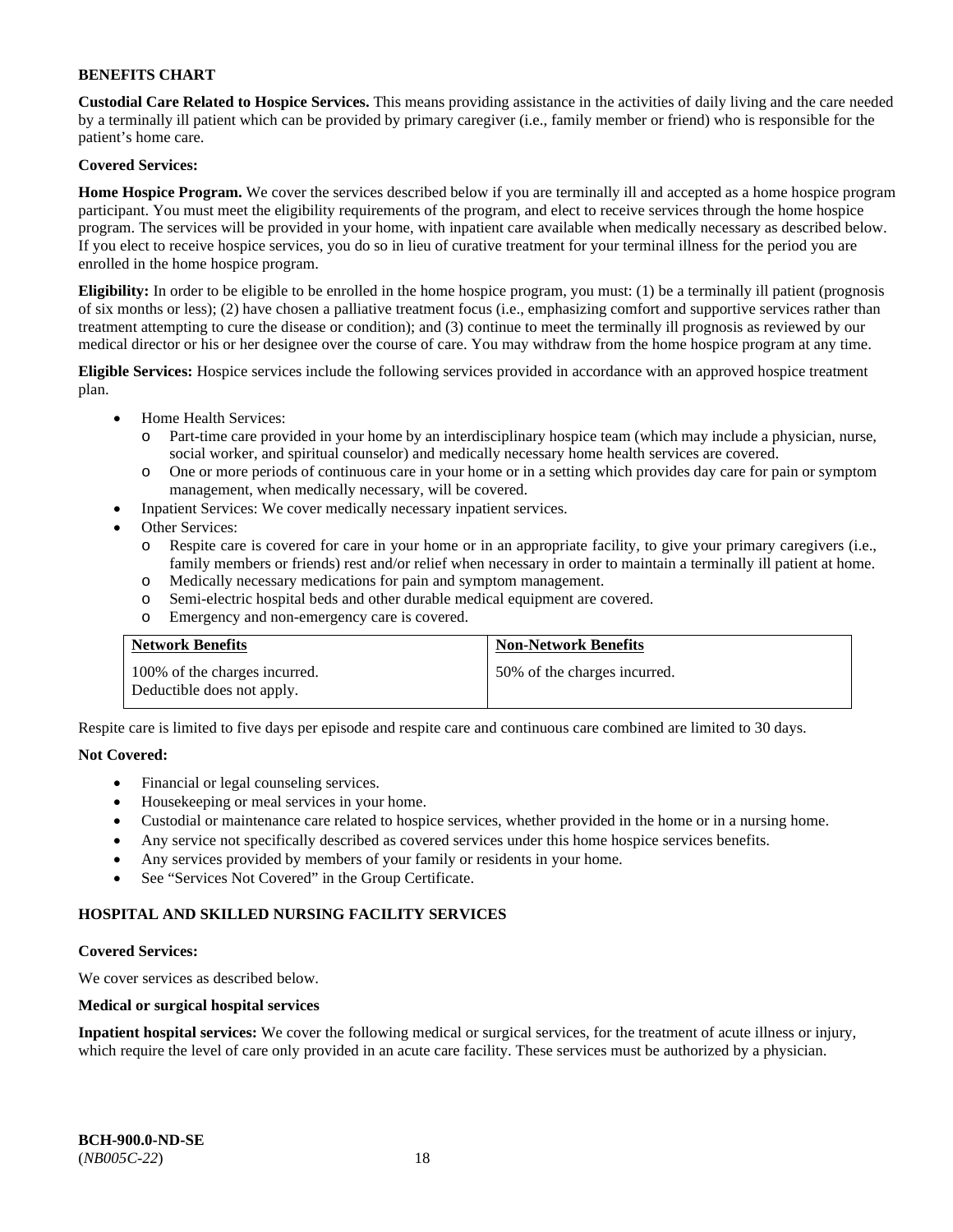Inpatient hospital services include: room and board; the use of operating or maternity delivery rooms; intensive care facilities; newborn nursery facilities; general nursing care, anesthesia, laboratory and diagnostic imaging services, reconstructive surgery, radiation therapy, physical therapy, prescription drugs or other medications administered during treatment, blood and blood products (unless replaced), and blood derivatives, and other diagnostic or treatment related hospital services; physician and other professional medical and surgical services provided while in the hospital, including gender confirmation surgery that meets medical coverage criteria.

Services for items for personal convenience, such as television rental, are not covered.

Group health plans and health insurance issuers generally may not, under Federal law, restrict benefits for any hospital length of stay in connection with childbirth for the mother of newborn child to less than 48 hours following a vaginal delivery, or less than 96 hours following a caesarean section. However, Federal law generally does not prohibit the mother's or newborn's attending provider, after consulting with the mother, from discharging the mother or her newborn earlier than 48 hours (or 96 hours as applicable). In any case plans and issuers may not, under Federal law, require that a provider obtain authorization from the plan or the insurance issuer for prescribing a length of stay not in excess of 48 hours (or 96 hours).

| <b>Network Benefits</b>      | <b>Non-Network Benefits</b>  |
|------------------------------|------------------------------|
| 70% of the charges incurred. | 50% of the charges incurred. |

Each insured's admission or confinement, including that of a newborn child, is separate and distinct from the admission or confinement of any other insured.

**Outpatient hospital, ambulatory care or surgical facility services:** We cover the following medical and surgical services, for diagnosis or treatment of illness or injury on an outpatient basis. These services must be authorized by a physician.

Outpatient services include: use of operating rooms, maternity delivery rooms or other outpatient departments, rooms or facilities; and the following outpatient services: general nursing care, anesthesia, laboratory and diagnostic imaging services, reconstructive surgery, radiation therapy, physical therapy, drugs administered during treatment, blood and blood products (unless replaced), and blood derivatives, and other diagnostic or treatment related outpatient services; physician and other professional medical and surgical services provided while an outpatient, including gender confirmation surgery that meets medical coverage criteria.

For Network Benefits, non-emergent, scheduled outpatient Magnetic Resonance Imaging (MRI) and Computed Tomography (CT) must be provided at a designated facility. Your physician or facility will obtain or verify prior authorization for these services, as needed.

| <b>Network Benefits</b>      | <b>Non-Network Benefits</b>  |
|------------------------------|------------------------------|
| 70% of the charges incurred. | 50% of the charges incurred. |

To see the benefit level for diagnostic imaging services, laboratory services and physical therapy, see the benefits under Diagnostic Imaging Services, Laboratory Services and Physical Therapy in this Benefits Chart.

**Skilled nursing facility care:** We cover room and board, daily skilled nursing and related ancillary services for post-acute treatment and rehabilitative care of illness or injury, that meets medical coverage criteria.

| <b>Network Benefits</b>                      | <b>Non-Network Benefits</b>                  |
|----------------------------------------------|----------------------------------------------|
| 70% of the charges incurred.                 | 50% of the charges incurred.                 |
| Limited to 30 day maximum per calendar year. | Limited to 30 day maximum per calendar year. |

Each day of services provided under the Network Benefits and Non-Network Benefits, combined, counts toward the maximums shown above.

### **Not Covered:**

- Services for items for personal convenience, such as television rental, are not covered.
- See "Services Not Covered" in the Group Certificate.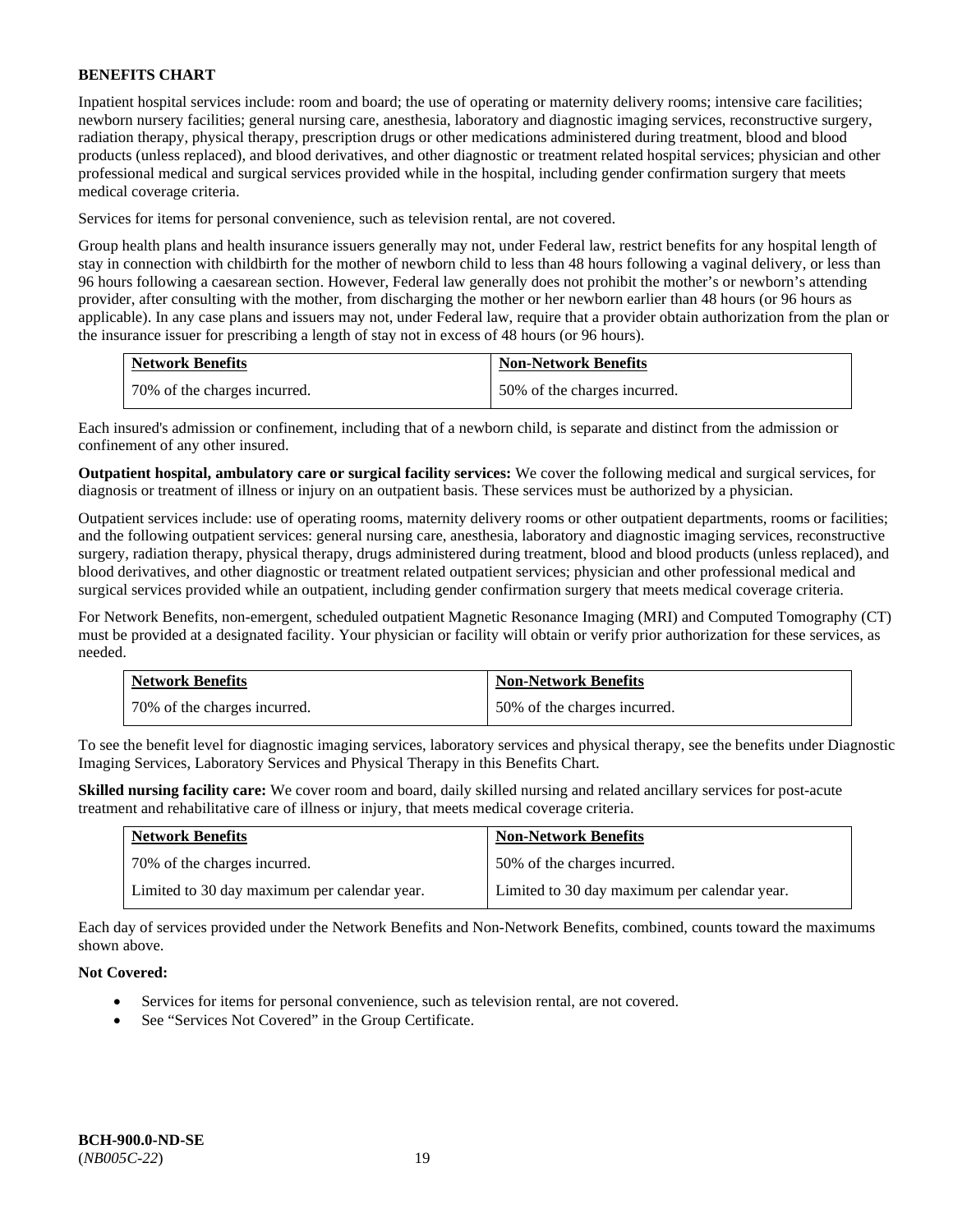# **INFERTILITY DIAGNOSIS**

### **Covered Services:**

We cover the diagnosis of infertility. These services include diagnostic procedures and tests provided in connection with an infertility evaluation, office visits and consultations to diagnose infertility.

| <b>Network Benefits</b>      | <b>Non-Network Benefits</b>  |
|------------------------------|------------------------------|
| 70% of the charges incurred. | 50% of the charges incurred. |
| Deductible does not apply.   |                              |

Coverage is limited to office visits and consultations to diagnose infertility. Treatment is not covered.

#### **Not Covered:**

- Infertility/fertility treatment, including but not limited to, office visits, laboratory services, diagnostic imaging services and fertility drugs, reversal of sterilization, and sperm, ova or embryo acquisition, retrieval or storage; however, we do cover office visits and consultations to diagnose infertility.
- Services related to the establishment of surrogate pregnancy and fees for a surrogate. However, pregnancy and maternity services are covered for an insured under this Benefits Chart, including a surrogate pregnancy.
- See "Services Not Covered" in the Group Certificate.

#### **LABORATORY SERVICES**

#### **Covered Services:**

We cover laboratory tests when ordered by a provider and provided in a clinic or outpatient hospital facility. To see the benefit level for inpatient hospital or skilled nursing facility services, see benefits under "Inpatient Hospital and Skilled Nursing Facility Services" in this Benefits Chart.

#### **Prostate-specific antigen (PSA) testing**

| <b>Network Benefits</b>                                     | <b>Non-Network Benefits</b>  |
|-------------------------------------------------------------|------------------------------|
| 100% of the charges incurred.<br>Deductible does not apply. | 50% of the charges incurred. |

#### **All other laboratory services**

#### **Services for illness or injury**

| <b>Network Benefits</b>                                     | <b>Non-Network Benefits</b>  |
|-------------------------------------------------------------|------------------------------|
| 100% of the charges incurred.<br>Deductible does not apply. | 50% of the charges incurred. |

#### **Preventive services**

Laboratory services associated with preventive services are covered at the benefit level shown in the "Preventive Services" section of this Benefits Chart.

#### **Not Covered:**

See "Services Not Covered" in the Group Certificate.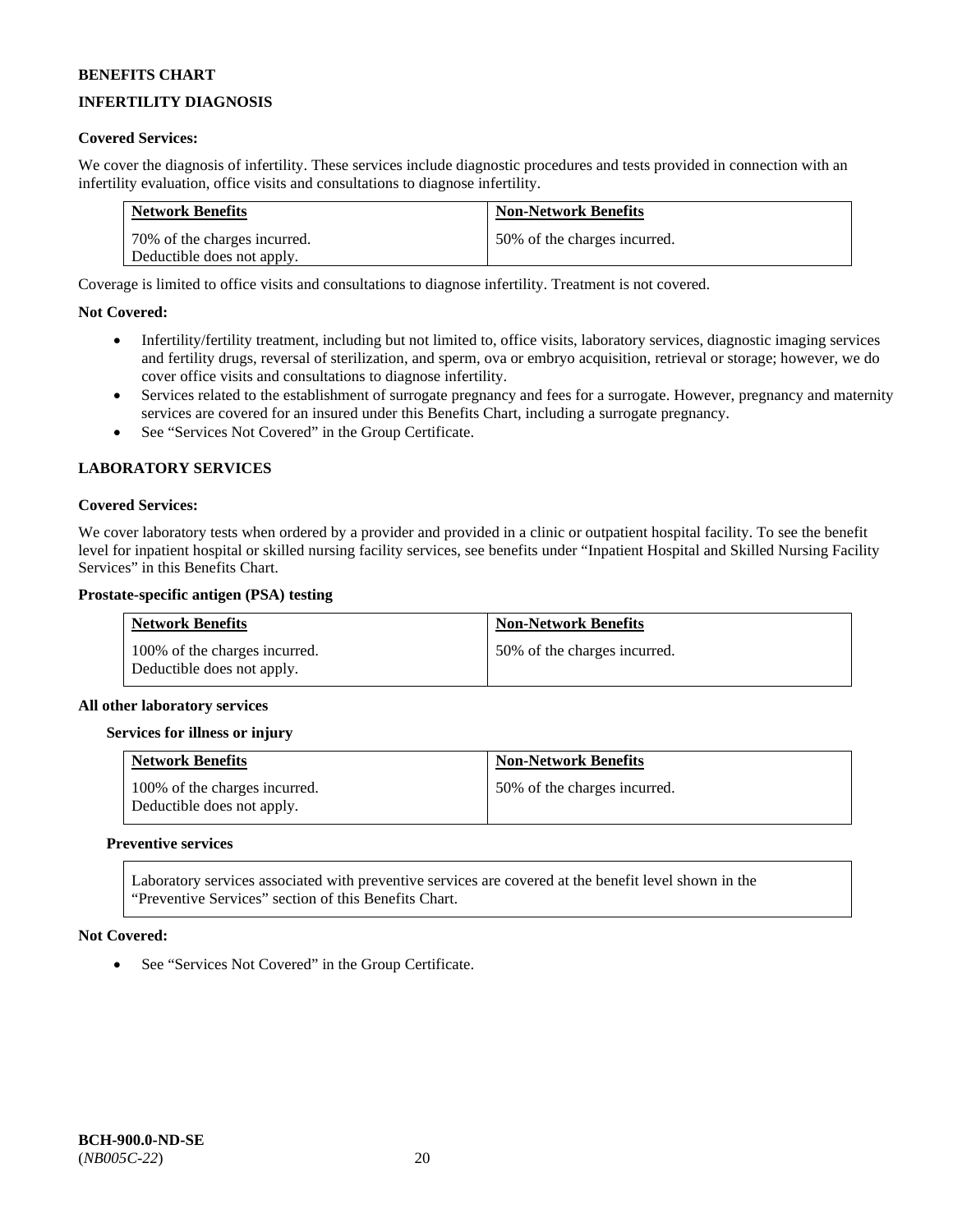# **MASTECTOMY RECONSTRUCTION BENEFIT**

### **Covered Services:**

We cover reconstruction of the breast on which the mastectomy has been performed; surgery and reconstruction of the other breast to produce symmetrical appearance, and prostheses and physical complications of all stages of mastectomy, including lymphedemas.

| <b>Network Benefits</b>                                | <b>Non-Network Benefits</b>                            |
|--------------------------------------------------------|--------------------------------------------------------|
| Coverage level is same as corresponding Network        | Coverage level is same as corresponding Non-           |
| Benefits, depending on type of service provided,       | Network Benefits, depending on type of service         |
| such as Office Visits for Illness or Injury, Inpatient | provided, such as Office Visits for Illness or Injury, |
| or Outpatient Hospital Services.                       | Inpatient or Outpatient Hospital Services.             |

#### **Not Covered:**

• See "Services Not Covered" in the Group Certificate.

# **MEDICATION THERAPY DISEASE MANAGEMENT PROGRAM**

#### **Covered Services:**

If you meet our criteria for coverage, you may qualify for our Medication Therapy Disease Management program.

The program covers consultations with a designated pharmacist.

Covered services are based on established medical policies, which are subject to periodic review and modification by the medical directors. These medical policies (medical coverage criteria) are available online by logging on to your "*my*HealthPartners" account a[t healthpartners.com](http://www.healthpartners.com/) or by calling Member Services.

| <b>Network Benefits</b>                                     | <b>Non-Network Benefits</b> |
|-------------------------------------------------------------|-----------------------------|
| 100% of the charges incurred.<br>Deductible does not apply. | No coverage.                |

#### **Not Covered:**

See "Services Not Covered" in the Group Certificate.

### **OFFICE VISITS FOR ILLNESS OR INJURY**

#### **Covered Services:**

We cover the following when medically necessary: professional medical and surgical services and related supplies, including biofeedback, of physicians and other health care providers; blood and blood products (unless replaced) and blood derivatives.

We cover diagnosis and treatment of illness or injury to the eyes. Where contact or eyeglass lenses are prescribed as medically necessary for the post-operative treatment of cataracts or for the treatment of aphakia, acute or chronic corneal pathology, or keratoconus, we cover the initial evaluation, lenses and fitting. Insureds must pay for lens replacement beyond the initial pair.

Services received via video, e-visit or telephone are covered under the "Telehealth/Telemedicine Services" section.

#### **Office visits**

### **Primary Care Providers**

| <b>Network Benefits</b>                                                                                     | <b>Non-Network Benefits</b>  |
|-------------------------------------------------------------------------------------------------------------|------------------------------|
| 100% of the charges incurred, subject to your<br>copayment of \$30 per visit.<br>Deductible does not apply. | 50% of the charges incurred. |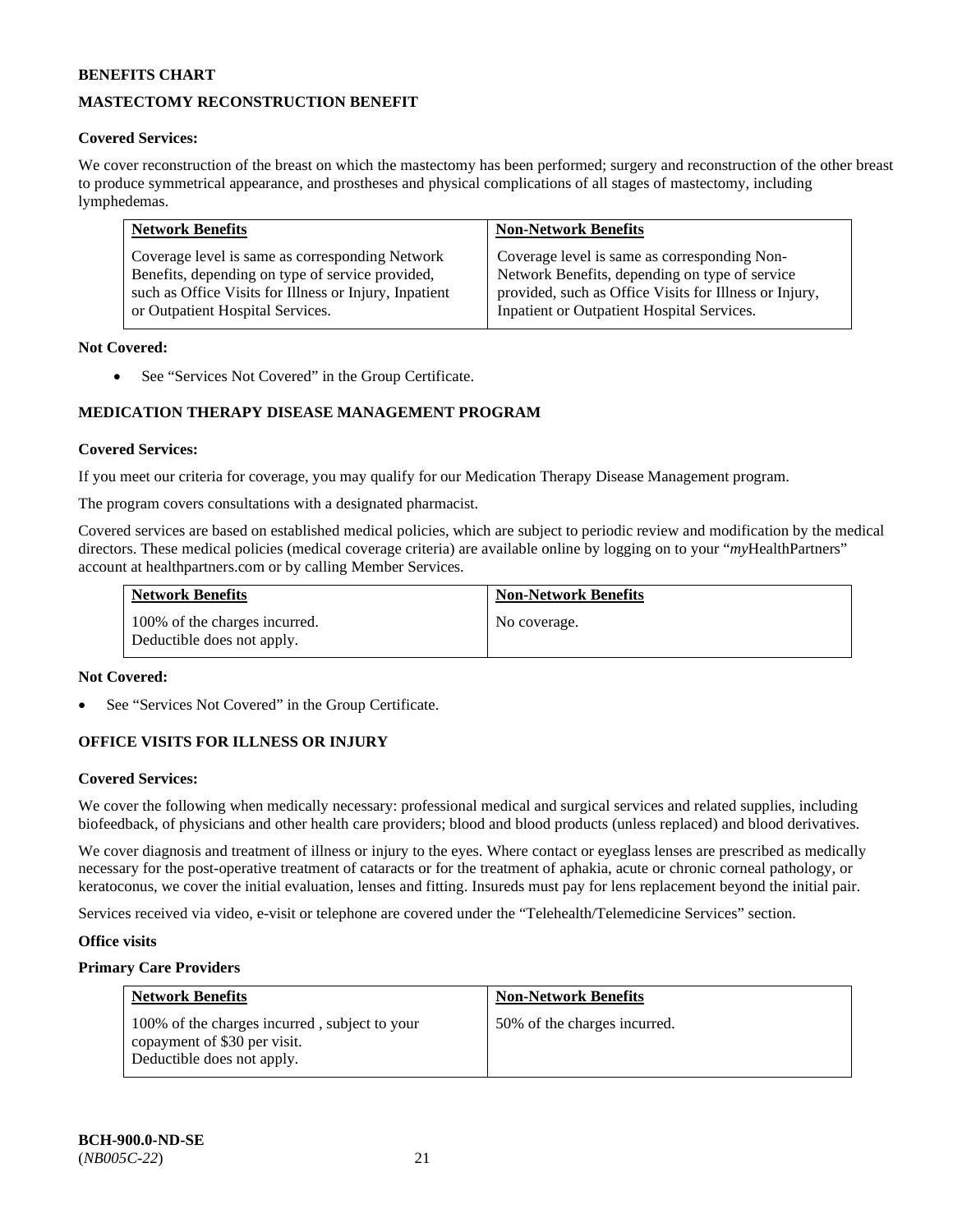#### **Specialty Care Providers**

| <b>Network Benefits</b>                                                                                     | <b>Non-Network Benefits</b>  |
|-------------------------------------------------------------------------------------------------------------|------------------------------|
| 100% of the charges incurred, subject to your<br>copayment of \$60 per visit.<br>Deductible does not apply. | 50% of the charges incurred. |

#### **Convenience clinics**

| <b>Network Benefits</b>                                                                                     | <b>Non-Network Benefits</b>  |
|-------------------------------------------------------------------------------------------------------------|------------------------------|
| 100% of the charges incurred, subject to your<br>copayment of \$15 per visit.<br>Deductible does not apply. | 50% of the charges incurred. |

### **Injections administered in a physician's office, other than immunizations**

### **Allergy injections**

| <b>Network Benefits</b>                                                                                              | <b>Non-Network Benefits</b>  |
|----------------------------------------------------------------------------------------------------------------------|------------------------------|
| 100% of the charges incurred, subject to your<br>copayment of \$2 per date of service.<br>Deductible does not apply. | 50% of the charges incurred. |

#### **All other injections**

| <b>Network Benefits</b>                                                                                              | <b>Non-Network Benefits</b>  |
|----------------------------------------------------------------------------------------------------------------------|------------------------------|
| 100% of the charges incurred, subject to your<br>copayment of \$2 per date of service.<br>Deductible does not apply. | 50% of the charges incurred. |

# **Not Covered:**

- Court ordered treatment.
- See "Services Not Covered" in the Group Certificate.

### **PEDIATRIC EYEWEAR**

### **Covered Services:**

We cover pediatric eyewear for children.

Routine eye exams are covered under the "Preventive Services" section.

| <b>Network Benefits</b>      | <b>Non-Network Benefits</b> |
|------------------------------|-----------------------------|
| 70% of the charges incurred. | No coverage.                |

#### **Limitations:**

- Coverage under this provision will continue until the end of the month in which the child turns age 19.
- Limited to one of the following per calendar year:
	- o one pair of eyeglasses including one set of prescription lenses, frames from our designated eyewear collection, and anti-scratch coating; or
	- o one pair of non-disposable contact lenses; or
	- o a one-year supply of disposable contact lenses.
- Contact lens fittings are limited to two per calendar year.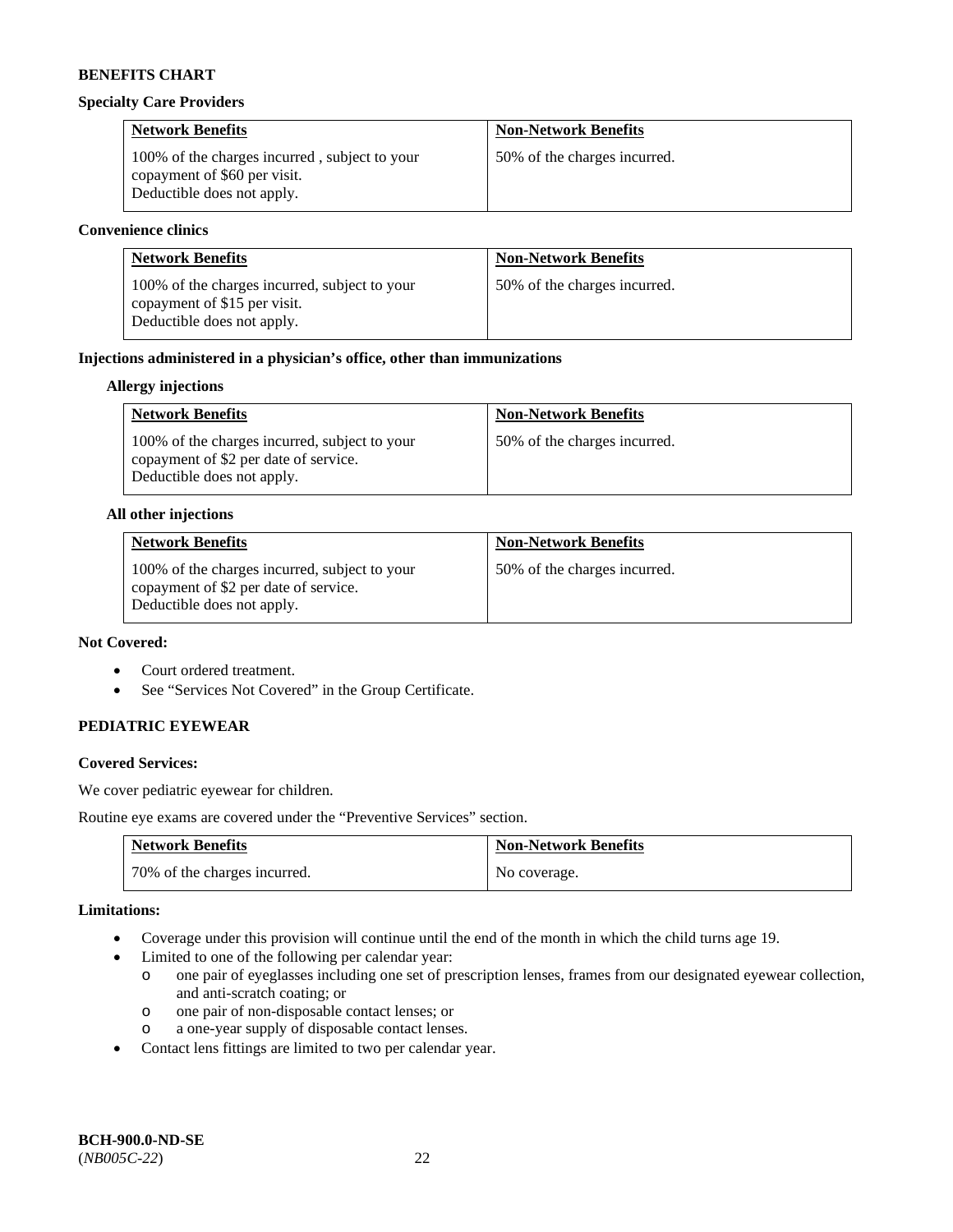# **Not Covered:**

- Frames that are not included in our designated eyewear collection. However, one pair of lenses will be covered if an insured
- chooses frames outside our designated eyewear collection.
- More than one pair of lenses or frames or non-disposable contacts per calendar year, regardless of the reason. This includes replacement of eyeglasses or contact lenses due to loss, breakage, theft, or change in prescription.
- Safety glasses or goggles for sports or vocational reasons.
- Upgrades including, but not limited to, UV protection and no-line multifocal lenses.
- See "Services Not Covered" in the Group Certificate.

# **PHYSICAL THERAPY, OCCUPATIONAL THERAPY AND SPEECH THERAPY**

### **Covered Services:**

We cover the following physical therapy, occupational therapy and speech therapy services:

- Medically necessary rehabilitative care to correct the effects of illness or injury.
- Habilitative care rendered for congenital, developmental or medical conditions which have significantly limited the successful initiation of normal speech and normal motor development.

Massage therapy which is performed in conjunction with other treatment/modalities by a physical or occupational therapist, is part of a prescribed treatment plan and is not billed separately is covered.

We cover services provided in a clinic. We also cover physical therapy provided in an outpatient hospital facility. To see the benefit level for inpatient hospital or skilled nursing facility services, see benefits under "Inpatient Hospital and Skilled Nursing Facility Services."

#### **Rehabilitative care**

### **Primary Care Providers**

| <b>Network Benefits</b>                                                                                     | <b>Non-Network Benefits</b>  |
|-------------------------------------------------------------------------------------------------------------|------------------------------|
| 100% of the charges incurred, subject to your<br>copayment of \$30 per visit.<br>Deductible does not apply. | 50% of the charges incurred. |

### **Specialty Care Providers**

| <b>Network Benefits</b>                                                                                     | <b>Non-Network Benefits</b>  |
|-------------------------------------------------------------------------------------------------------------|------------------------------|
| 100% of the charges incurred, subject to your<br>copayment of \$60 per visit.<br>Deductible does not apply. | 50% of the charges incurred. |

#### **Maximum Visits**

- Physical Therapy is limited to 30 visits per calendar year.
- Occupational Therapy is limited to 30 visits per calendar year.
- Speech Therapy is limited to 30 visits per calendar year.

Visit limits by a Primary Care Provider and/or Specialty Care Provider are combined.

### **Habilitative care**

### **Primary Care Providers**

| <b>Network Benefits</b>                                                                                     | <b>Non-Network Benefits</b>  |
|-------------------------------------------------------------------------------------------------------------|------------------------------|
| 100% of the charges incurred, subject to your<br>copayment of \$30 per visit.<br>Deductible does not apply. | 50% of the charges incurred. |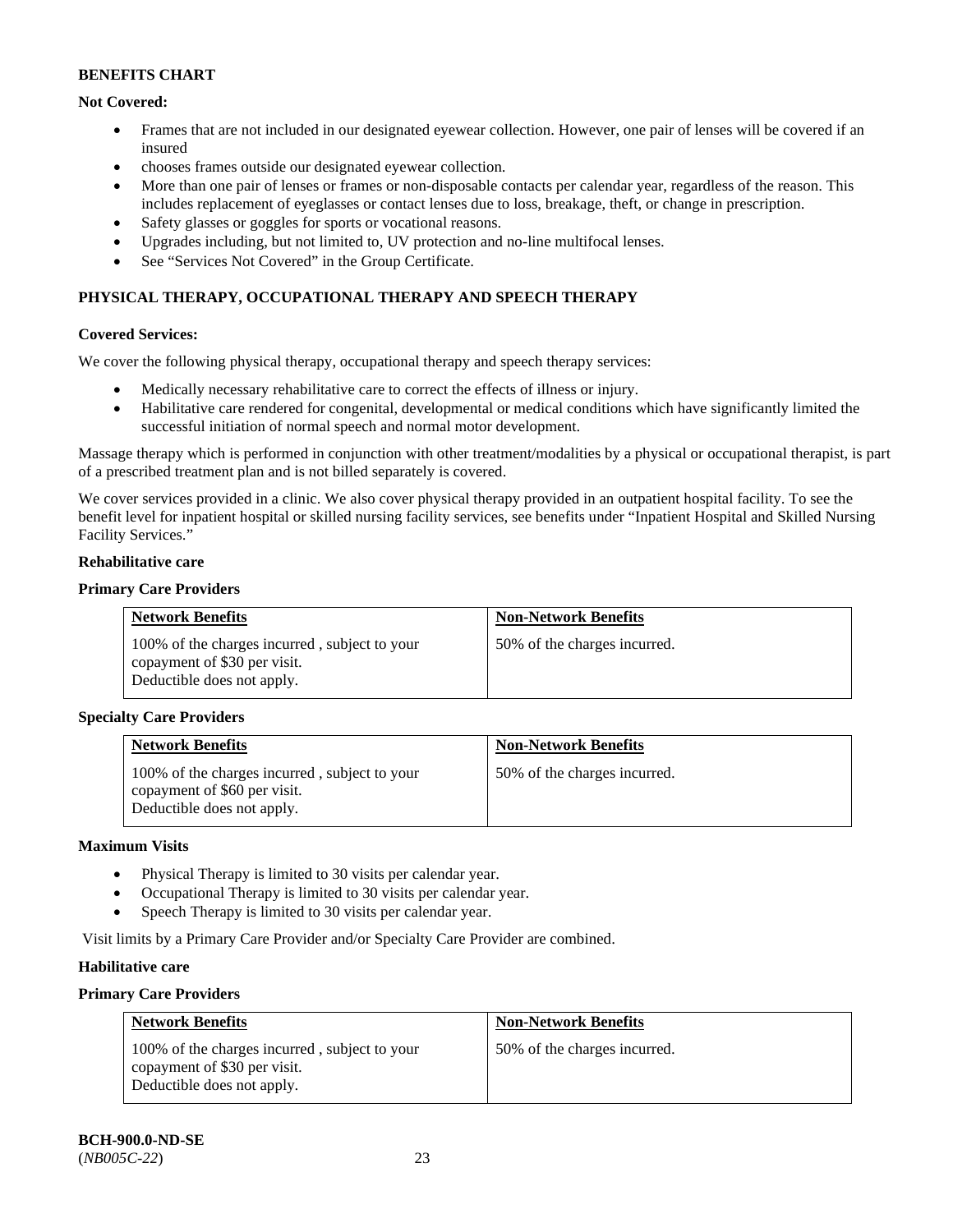#### **Specialty Care Providers**

| <b>Network Benefits</b>                                                                                     | <b>Non-Network Benefits</b>  |
|-------------------------------------------------------------------------------------------------------------|------------------------------|
| 100% of the charges incurred, subject to your<br>copayment of \$60 per visit.<br>Deductible does not apply. | 50% of the charges incurred. |

### **Maximum Visits**

- Physical Therapy is limited to 30 visits per calendar year.
- Occupational Therapy is limited to 30 visits per calendar year.
- Speech Therapy is limited to 30 visits per calendar year.
- Visit limits by a Primary Care Provider and/or Specialty Care Provider are combined.

### **Not Covered:**

- Massage therapy for the purpose of comfort or convenience of the insured.
- See "Services Not Covered" in the Group Certificate.

### **PRE-DIABETES DISEASE MANAGEMENT PROGRAM**

#### **Covered Services:**

If you meet our criteria for coverage, you may qualify for the Pre-diabetes Disease Management Program through Omada Health. The program covers group health coaching which focuses on weight loss, exercise, behavior modification and health education at select locations determined by the plan.

| Network Benefits                                            | <b>Non-Network Benefits</b> |
|-------------------------------------------------------------|-----------------------------|
| 100% of the charges incurred.<br>Deductible does not apply. | Not applicable.             |

#### **Not Covered:**

See "Services Not Covered" in the Group Certificate.

# **PRESCRIPTION DRUG SERVICES**

#### **Covered Services:**

We cover prescription drugs and medications, which can be self-administered or are administered in a physician's office. We cover off-label use of formulary drugs to treat cancer if the drug is recognized for the treatment of cancer in an authoritative compendia used by the Medicare program and when an appropriate level of evidence or medical necessity is met.

### **For Network benefits, drugs and medications must be obtained at a Network Pharmacy.**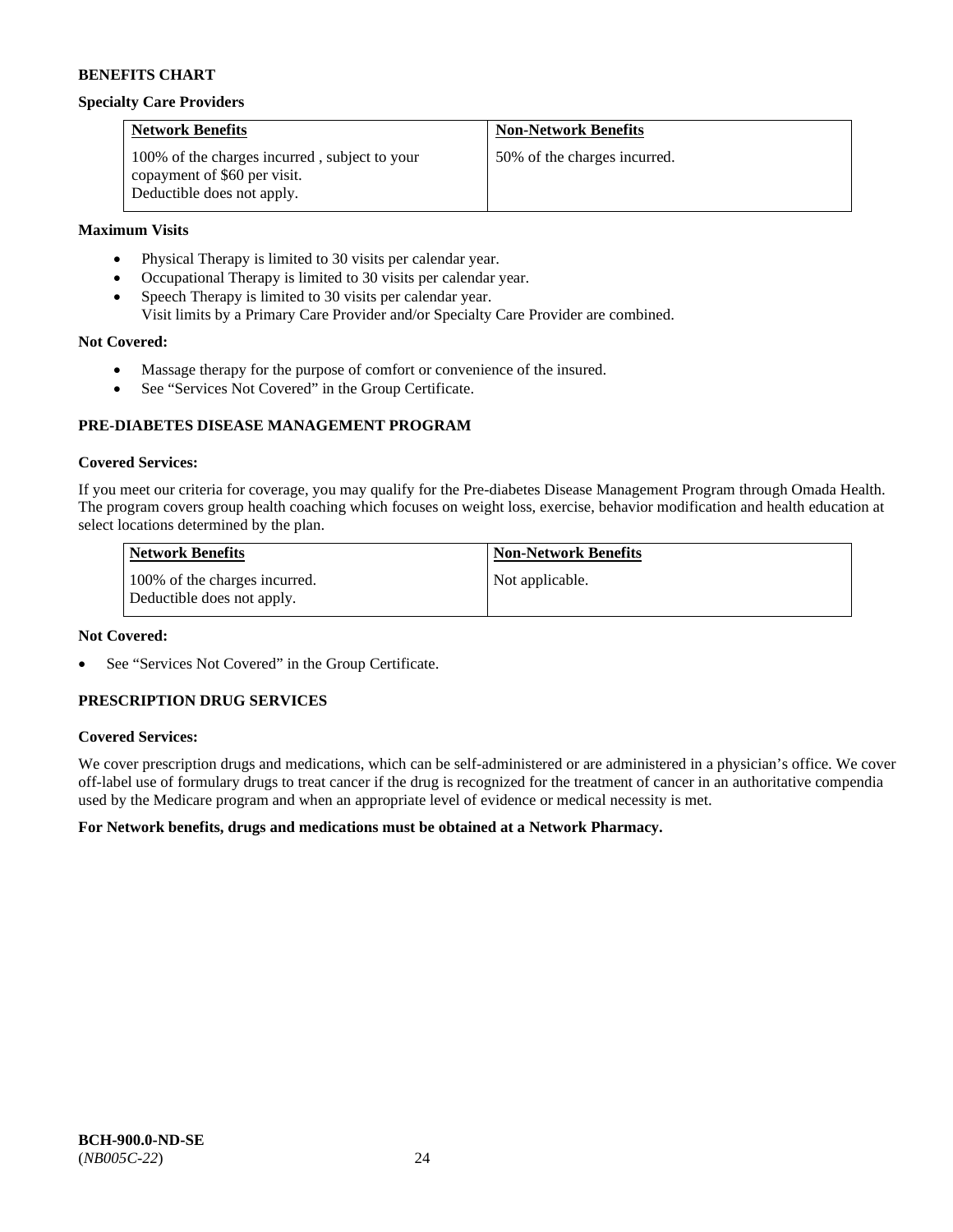### **If a copayment is required, you must pay one copayment for each 31-day supply, or portion thereof unless otherwise indicated below.**

# **Outpatient drugs (except as specified below)**

| <b>Network Benefits</b>                                                                                      | <b>Non-Network Benefits</b>  |
|--------------------------------------------------------------------------------------------------------------|------------------------------|
| 100% of the charges incurred, subject to your<br>copayment of \$5 for generic low cost formulary<br>drugs.   | 50% of the charges incurred. |
| 100% of the charges incurred, subject to your<br>copayment of \$25 for generic high cost formulary<br>drugs. |                              |
| 100% of the charges incurred, subject to your<br>copayment of \$60 for brand name formulary drugs.           |                              |
| In no event will your cost for a formulary insulin<br>drug exceed \$25.                                      |                              |
| Non-formulary drugs are covered at 100% of the<br>charges incurred, subject to your copayment of<br>\$150.   |                              |
| Deductible does not apply.                                                                                   |                              |

# **Mail order drugs**

| <b>Network Benefits</b>                                                                                                                                                          | <b>Non-Network Benefits</b>                                                       |
|----------------------------------------------------------------------------------------------------------------------------------------------------------------------------------|-----------------------------------------------------------------------------------|
| For your convenience, you may also get up to a 93-<br>day supply of outpatient prescription drugs that can<br>be self-administered through the designated mail<br>order service. | Mail order drugs are only available through the<br>designated mail order service. |
| Specialty Drugs are not available through the mail<br>order service.                                                                                                             |                                                                                   |

### **Specialty drugs that are self-administered**

| <b>Network Benefits</b>                                    | <b>Non-Network Benefits</b> |
|------------------------------------------------------------|-----------------------------|
| 80% of the charges incurred.<br>Deductible does not apply. | No coverage.                |

For Network Benefits, Specialty Drugs are limited to drugs on the specialty drug list and must be obtained from a designated vendor.

# **Drugs for the treatment of growth deficiency**

| <b>Network Benefits</b>                                    | <b>Non-Network Benefits</b>  |
|------------------------------------------------------------|------------------------------|
| 70% of the charges incurred.<br>Deductible does not apply. | 50% of the charges incurred. |

For Network Benefits, Growth Deficiency Drugs are limited to drugs on the specialty drug list and must be obtained from a designated vendor.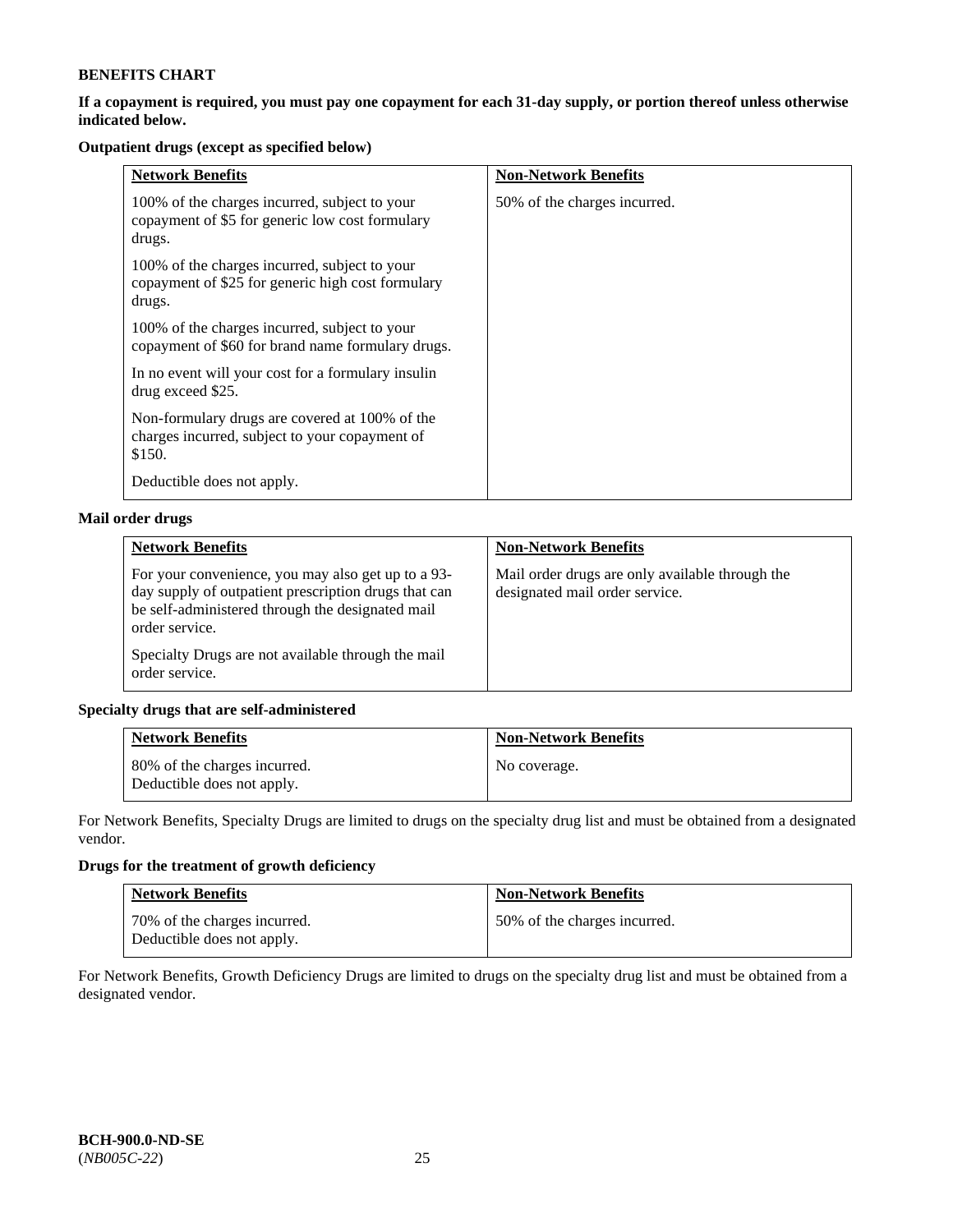**Tobacco cessation drugs are covered for all FDA-approved tobacco cessation drugs (including over-the-counter drugs) for a minimum of 90 days**

| <b>Network Benefits</b>                                     | <b>Non-Network Benefits</b>  |
|-------------------------------------------------------------|------------------------------|
| 100% of the charges incurred.<br>Deductible does not apply. | 50% of the charges incurred. |

#### **Contraceptive drugs**

| <b>Network Benefits</b>                                                                                                                                            | <b>Non-Network Benefits</b>  |
|--------------------------------------------------------------------------------------------------------------------------------------------------------------------|------------------------------|
| 100% of the charges incurred for formulary drugs.<br>Deductible does not apply.                                                                                    | 50% of the charges incurred. |
| If a physician requests that a non-formulary<br>contraceptive drug be dispensed as written, the drug<br>will be covered at 100%, not subject to the<br>deductible. |                              |

**ACA preventive medications.** We cover preventive medications currently recommended by USPSTF with an A or B rating if they are prescribed by your medical provider and they are listed on our Commercial ACA Preventive Drug List. Preventive medications are subject to periodic review and modification. Changes would be effective in accordance with the federal rules and reflected in our current medical coverage criteria for preventive care services.

| <b>Network Benefits</b>                                     | <b>Non-Network Benefits</b>  |
|-------------------------------------------------------------|------------------------------|
| 100% of the charges incurred.<br>Deductible does not apply. | 50% of the charges incurred. |

#### **Limitations:**

- Certain drugs may require prior authorization as indicated on the formulary. HealthPartners may require prior authorization for the drug and also the site where the drug will be provided. Certain drugs are subject to our utilization review process and quantity limits as indicated on our formulary.
- Certain non-formulary drugs require prior authorization. In addition, certain drugs may be subject to any quantity limits applied as part of our trial program. The trial drug program applies to new prescriptions for certain drugs which have high toxicity, low tolerance, high costs and/or high potential for waste. Trial drugs are indicated on the formulary and/or the Specialty Drug List. Your first fill of a trial drug may be limited to less than a month supply. If the drug is well tolerated and effective, you will receive the remainder of your first month supply.
- If an insured requests a brand name drug when there is a generic equivalent, the brand name drug will be covered up to the charge that would apply to the generic drug, minus any required copayment. If a physician requests that a brand name drug be dispensed as written, the drug will be paid at the non-formulary benefit.
- We may require insureds to try over-the-counter (OTC) drug alternatives before approving more costly formulary prescription drugs.
- Unless otherwise specified in the Prescription Drug Services section, you may receive up to a 31-day supply per prescription.
- New prescriptions to treat certain chronic conditions are limited to a 31-day supply.
- No more than a 31-day supply of Specialty Drugs will be covered and dispensed at a time unless it is a manufacturer supplied drug that cannot be split that supplies the insured with more than a 31 day supply.

### **Not Covered:**

- Replacement of prescription drugs, medications, equipment and supplies due to loss, damage or theft.
- Nonprescription (over the counter) drugs or medications, including, but not limited to, vitamins, supplements, homeopathic remedies, and non-FDA approved drugs, unless listed on the formulary and prescribed by a physician or legally authorized health care provider under applicable state and federal law. In addition, if the Insured obtains a prescription, this exclusion does not include aspirin to prevent cardiovascular disease for men and women of certain ages; folic acid supplements for women who may become pregnant; fluoride chemoprevention supplements for children without fluoride in their water source; and iron supplements for children age 6-12 months who are at risk for anemia.
- All drugs used for the treatment of sexual dysfunction.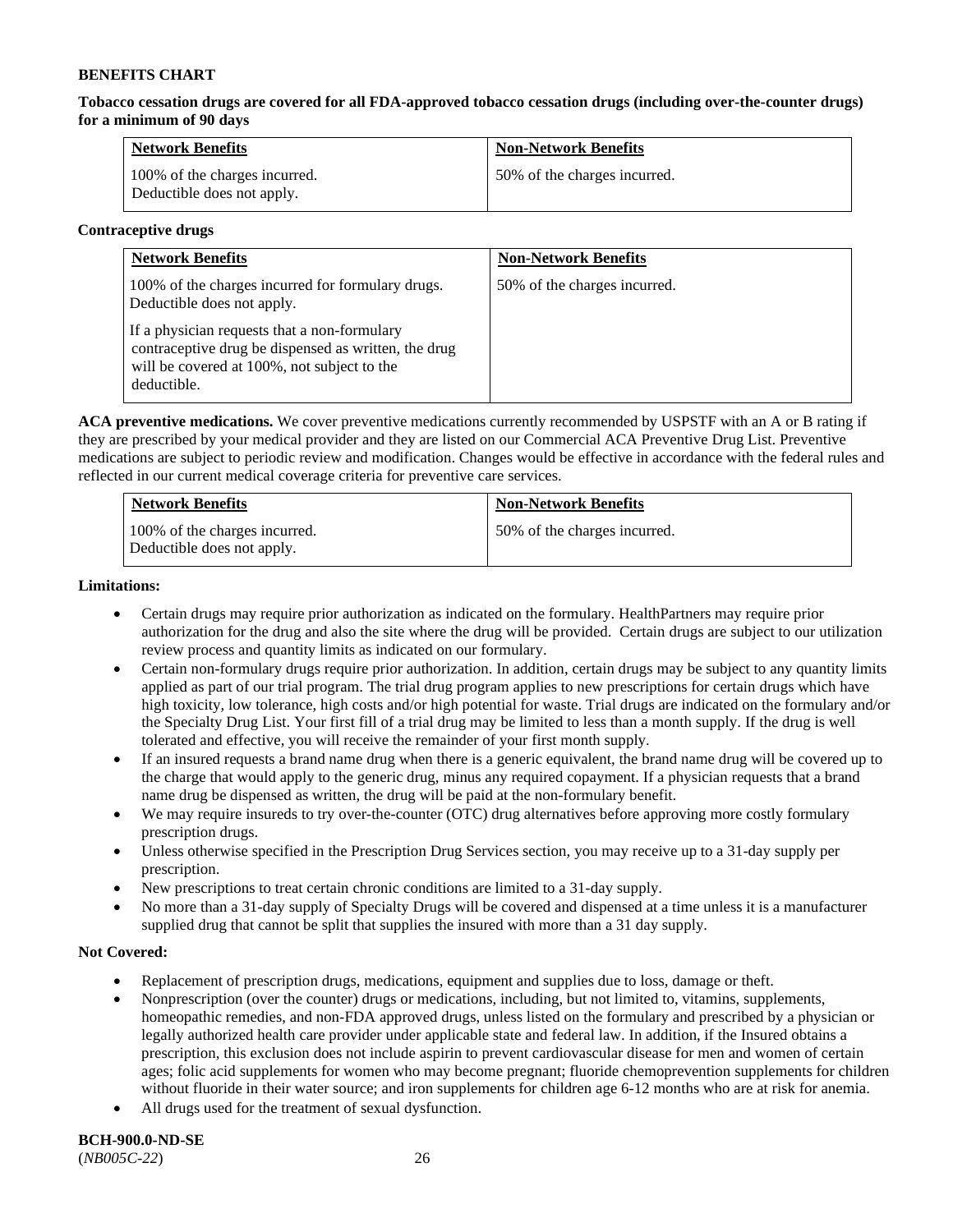- Fertility drugs.
- Medical cannabis.
- Drugs on the Excluded Drug List. The Excluded Drug List includes select drugs within a therapy class that are not eligible for coverage. This includes drugs that may be excluded for certain indications. The Excluded Drug List is available at [healthpartners.com.](http://www.healthpartners.com/)
- Drugs that are newly approved by the FDA until they are reviewed and approved by HealthPartners Pharmacy and Therapeutics Committee.
- Medical devices approved by the FDA will not be covered under the Prescription Drug Services section unless they are on our formulary. Covered medical devices are generally submitted and reimbursed under your medical benefits.
- See "Services Not Covered" in the Group Certificate.

# **PREVENTIVE SERVICES**

# **Applicable Definitions:**

**Routine Preventive Services** are routine healthcare services that include screenings, check-ups and counseling to prevent illness, disease or other health problems before symptoms occur.

**Diagnostic Services** are services to help a provider understand your symptoms, diagnose illness and decide what treatment may be needed. They may be the same services that are listed as preventive services, but they are being used as diagnostic services. Your provider will determine if these services are preventive or diagnostic. These services are not preventive if received as part of a visit to diagnose, manage or maintain an acute or chronic medical condition, illness or injury. When that occurs, unless indicated below, standard deductibles, copayments or coinsurance apply.

### **Covered Services:**

We cover preventive services that meet any of the requirements under the Affordable Care Act (ACA) shown in the bulleted items below. These preventive services are covered at 100% under the network benefits with no deductible, copayments or coinsurance. If a preventive service is not required by the ACA and it is covered at a lower benefit level or if a group qualifies for an exemption or accommodation for certain benefits under the ACA, it will be specified below. Preventive benefits mandated under the ACA are subject to periodic review and modification. Changes would be effective in accordance with the federal rules. Preventive services mandated by the ACA include:

- Evidence-based items or services that have in effect a rating of A or B in the current recommendations of the United States Preventive Services Task Force with respect to the individual;
- Immunizations for routine use in children, adolescents and adults that have in effect a recommendation from the Advisory Committee on Immunization Practices of the Centers for Disease Control and Prevention with respect to the individual;
- With respect to infants, children and adolescents, evidence-informed preventive care and screenings provided for in comprehensive guidelines supported by the Health Resources and Services Administration; and
- With respect to women, preventive care and screenings provided for in comprehensive guidelines supported by the Health Resources and Services Administration.

Covered services are based on established medical policies, which are subject to periodic review and modification by the medical or dental directors. These medical policies (medical coverage criteria) are available by calling Member Services, or logging on to your "*my*HealthPartners" account at [healthpartners.com.](http://www.healthpartners.com/) 

ACA and state mandated preventive services are covered as follows:

**Routine health exams and periodic health assessments.** A physician or health care provider will counsel you as to how often health assessments are needed based on age, sex and health status. This includes screening and counseling for tobacco use and all FDA approved tobacco cessation medications including over-the-counter drugs (as shown in the Prescription Drug Services section).

| <b>Network Benefits</b>                                     | <b>Non-Network Benefits</b>  |
|-------------------------------------------------------------|------------------------------|
| 100% of the charges incurred.<br>Deductible does not apply. | 50% of the charges incurred. |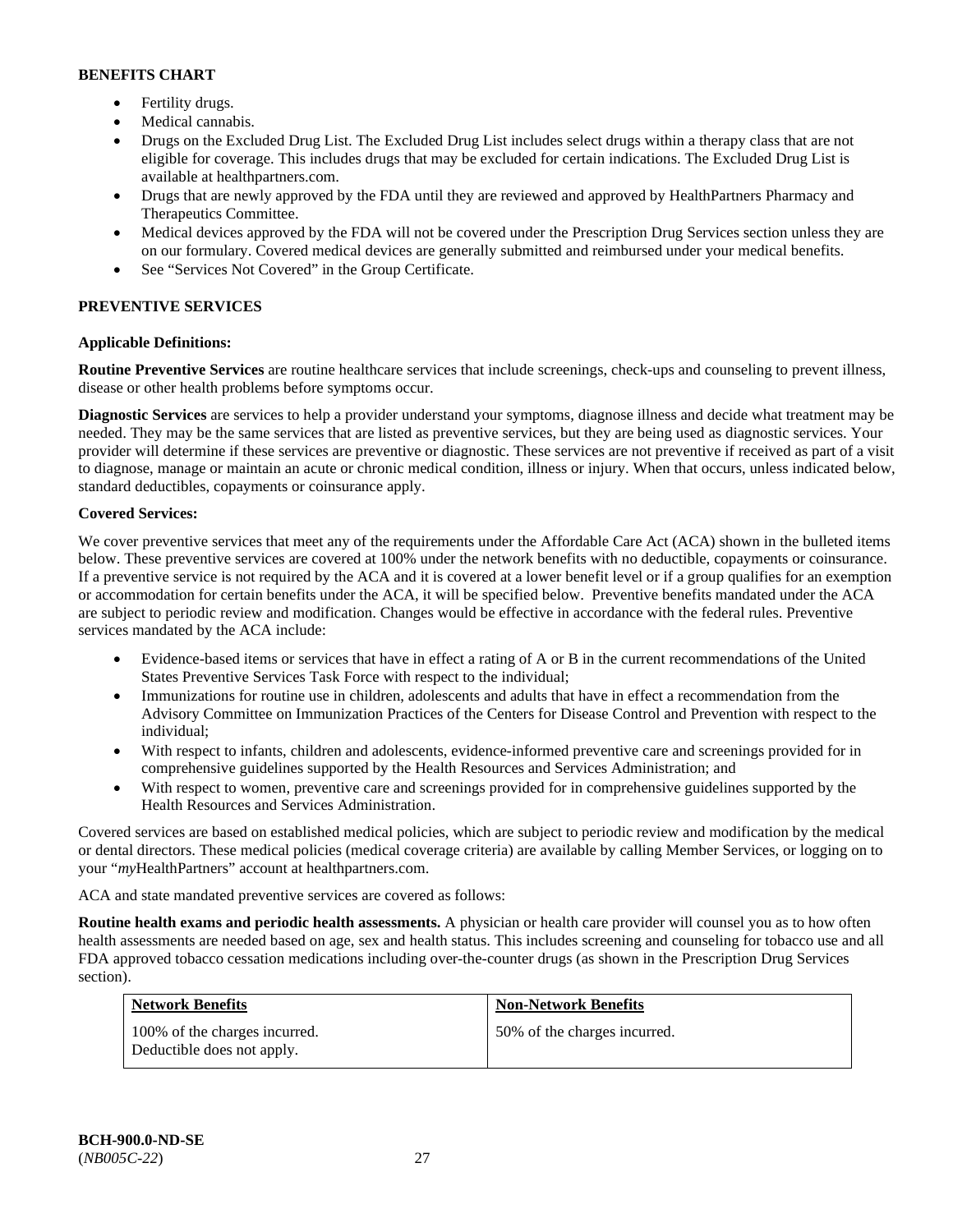**Child health supervision services.** This includes pediatric preventive services such as newborn screenings, appropriate immunizations, developmental assessments and laboratory services appropriate to the age of the child from birth to 72 months and appropriate immunizations to age 18.

| <b>Network Benefits</b>                                     | <b>Non-Network Benefits</b>  |
|-------------------------------------------------------------|------------------------------|
| 100% of the charges incurred.<br>Deductible does not apply. | 50% of the charges incurred. |

#### **Routine prenatal care and exams**.

| <b>Network Benefits</b>                                     | <b>Non-Network Benefits</b>  |
|-------------------------------------------------------------|------------------------------|
| 100% of the charges incurred.<br>Deductible does not apply. | 50% of the charges incurred. |

**Routine postnatal care.** This includes health exams, assessments, education and counseling relating to the period immediately after childbirth.

| <b>Network Benefits</b>                                     | <b>Non-Network Benefits</b>  |
|-------------------------------------------------------------|------------------------------|
| 100% of the charges incurred.<br>Deductible does not apply. | 50% of the charges incurred. |

**Routine screening procedures for cancer.** This includes colorectal screening, digital rectal examinations, or other cancer screenings recommended by the USPSTF with an A or B rating. Women's preventive health services below describe additional routine screening procedures for cancer.

| <b>Network Benefits</b>                                     | <b>Non-Network Benefits</b>  |
|-------------------------------------------------------------|------------------------------|
| 100% of the charges incurred.<br>Deductible does not apply. | 50% of the charges incurred. |

**Professional voluntary family planning services.** This includes services to prevent or delay a pregnancy, including counseling and education. Services must be provided by a licensed provider.

| <b>Network Benefits</b>                                     | <b>Non-Network Benefits</b>  |
|-------------------------------------------------------------|------------------------------|
| 100% of the charges incurred.<br>Deductible does not apply. | 50% of the charges incurred. |

### **Adult immunizations**

| <b>Network Benefits</b>                                     | <b>Non-Network Benefits</b>  |
|-------------------------------------------------------------|------------------------------|
| 100% of the charges incurred.<br>Deductible does not apply. | 50% of the charges incurred. |

**Women's preventive health services.** This includes mammograms, screenings for cervical cancer (pap smears), breast pumps, human papillomavirus (HPV) testing, counseling for sexually transmitted infections, counseling and screening for human immunodeficiency virus (HIV), and all FDA approved contraceptive methods as prescribed by a doctor, sterilization procedures, education and counseling (see the "Prescription Drug Services" section for coverage of oral contraceptive drugs). For women whose family history is associated with an increased risk for BRCA1 or BRCA2 gene mutations, we cover genetic counseling and BRCA screening without cost sharing, if appropriate and as determined by a physician.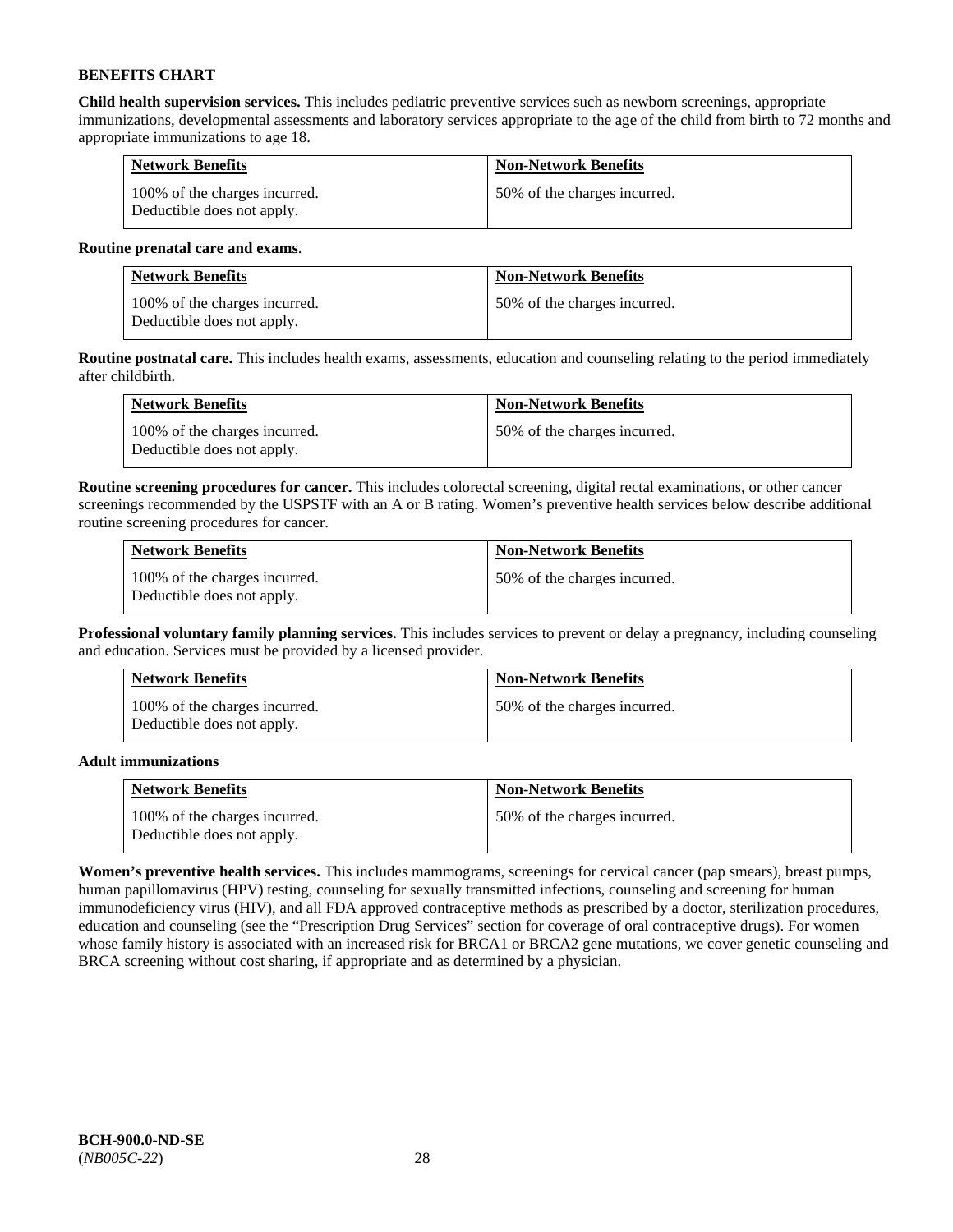With respect to mammograms, we cover no less than the following:

- One baseline mammogram examination for each woman who is at least thirty-five but less than forty years of age.
- One mammogram examination every year, or more frequently if ordered by a physician, for each woman who is at least forty years of age.

| <b>Network Benefits</b>                                     | <b>Non-Network Benefits</b>  |
|-------------------------------------------------------------|------------------------------|
| 100% of the charges incurred.<br>Deductible does not apply. | 50% of the charges incurred. |

**Obesity screening and management.** We cover obesity screening and counseling for all ages during a routine preventive care exam. If you are age 18 or older and have a body mass index of 30 or more, we also cover intensive obesity management to help you lose weight. Your primary care doctor can coordinate these services.

| <b>Network Benefits</b>                                     | <b>Non-Network Benefits</b>  |
|-------------------------------------------------------------|------------------------------|
| 100% of the charges incurred.<br>Deductible does not apply. | 50% of the charges incurred. |

### **In addition to any ACA or state mandated preventive services referenced above, we cover the following eligible services:**

### **Routine eye and hearing exams**

| <b>Network Benefits</b>                                     | <b>Non-Network Benefits</b>  |
|-------------------------------------------------------------|------------------------------|
| 100% of the charges incurred.<br>Deductible does not apply. | 50% of the charges incurred. |

**Ovarian cancer surveillance tests for women who are at risk.** "At risk for ovarian cancer" means (1) having a family history that includes any of the following: one or more first-degree or second-degree relatives with ovarian cancer, clusters of female relatives with breast cancer or nonpolyposis colorectal cancer; or (2) testing positive for BRCA1 or BRCA2 mutations. "Surveillance tests for ovarian cancer" means annual screening using: CA-125 serum tumor marker testing, transvaginal ultrasound, pelvic examination or other proven ovarian cancer screening tests currently being evaluated by the federal Food and Drug Administration or by the National Cancer Institute.

| <b>Network Benefits</b>                         | <b>Non-Network Benefits</b>                      |
|-------------------------------------------------|--------------------------------------------------|
| Coverage level is same as corresponding Network | Coverage level is same as corresponding Non-     |
| Benefit, depending on type of service provided, | Network Benefit, depending on type of service    |
| such as Diagnostic Imaging Services, Laboratory | provided, such as Diagnostic Imaging Services,   |
| Services Office Visits for Illness or Injury or | Laboratory Services Office Visits for Illness or |
| Preventive Services.                            | Injury or Preventive Services.                   |

### **Limitations:**

• Services are not preventive if received as part of a visit to diagnose, manage or maintain an acute or chronic medical condition, illness or injury. When that occurs, unless otherwise indicated above, standard deductibles, copayments or coinsurance apply.

### **Not Covered:**

See "Services Not Covered" in the Group Certificate.

# **TELEHEALTH/TELEMEDICINE SERVICES**

### **Definitions:**

**Telehealth, Telemedicine, or Virtual Care.** This is a means of communication between a health care professional and a patient. This includes the use of secure electronic information, imaging, and communication technologies, including:

- interactive audio or audio-video
- interactive audio with store-and-forward technology

**BCH-900.0-ND-SE** (*NB005C-22*) 29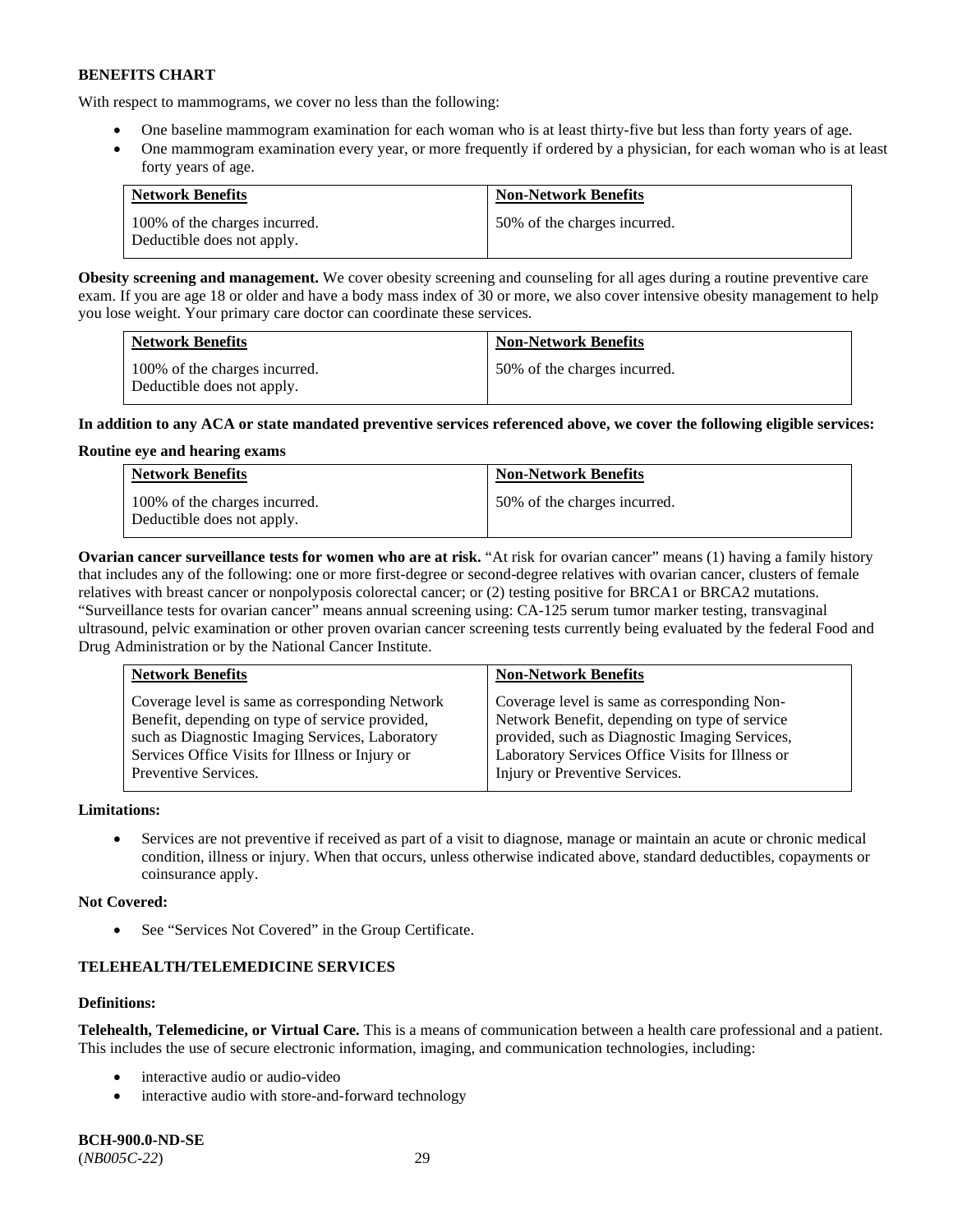- chat-based and email-based systems
- physician-to-physician consultation
- patient education
- data transmission
- data interpretation
- digital diagnostics (algorithm-enabled diagnostic support)
- digital therapeutics (the use of personal health devices and sensors, either alone or in combination with conventional drug
- therapies, for disease prevention and management)

# Services can be delivered:

Synchronously: the patient and health care professional are engaging with one another at the same time; or Asynchronously: the patient and health care professional engage with each other at different points in time.

**Telephone Visits.** Live, synchronous, interactive encounters over the telephone between a patient and a healthcare provider.

**E-visit or chat-based visits.** Asynchronous online or mobile app encounters to discuss a patient's personal health information, vital signs, and other physiologic data or diagnostic images. The healthcare provider reviews and delivers a consultation, diagnosis, prescription or treatment plan after reviewing the patient's visit information.

**Virtuwell<sup>®</sup>.** This is an online service for you to receive a diagnosis and treatment for certain conditions, such as a cold, flu, ear pain and sinus infections. You may access the Virtuwell website at [virtuwell.com.](https://www.virtuwell.com/)

**Video Visits.** Live, synchronous, interactive encounters using secure web-based video between a patient and a healthcare provider.

# **Covered Services:**

The Plan covers the following methods of receiving care for services that would be eligible under the Plan if the service were provided in person.

# **Scheduled telephone visits**

| <b>Network Benefits</b>                                                                                     | <b>Non-Network Benefits</b>  |
|-------------------------------------------------------------------------------------------------------------|------------------------------|
| 100% of the charges incurred, subject to your<br>copayment of \$15 per visit.<br>Deductible does not apply. | 50% of the charges incurred. |

# **E-visits**

# **Access to online care through Virtuwell at [virtuwell.com](https://www.virtuwell.com/)**

| <b>Network Benefits</b>                                     | <b>Non-Network Benefits</b> |
|-------------------------------------------------------------|-----------------------------|
| 100% of the charges incurred.<br>Deductible does not apply. | Not applicable.             |

### **All other E-visits**

| <b>Network Benefits</b>                                                                                     | <b>Non-Network Benefits</b>  |
|-------------------------------------------------------------------------------------------------------------|------------------------------|
| 100% of the charges incurred, subject to your<br>copayment of \$15 per visit.<br>Deductible does not apply. | 50% of the charges incurred. |

### **Video visits**

| <b>Network Benefits</b>                                | <b>Non-Network Benefits</b>                            |
|--------------------------------------------------------|--------------------------------------------------------|
| Coverage level is same as corresponding Network        | Coverage level is same as corresponding Non-           |
| Benefits, depending on type of service provided        | Network Benefits, depending on type of service         |
| such as Office Visits for Illness or Injury, Inpatient | provided, such as Office Visits for Illness or Injury, |
| or Outpatient Hospital Services.                       | Inpatient or Outpatient Hospital Services.             |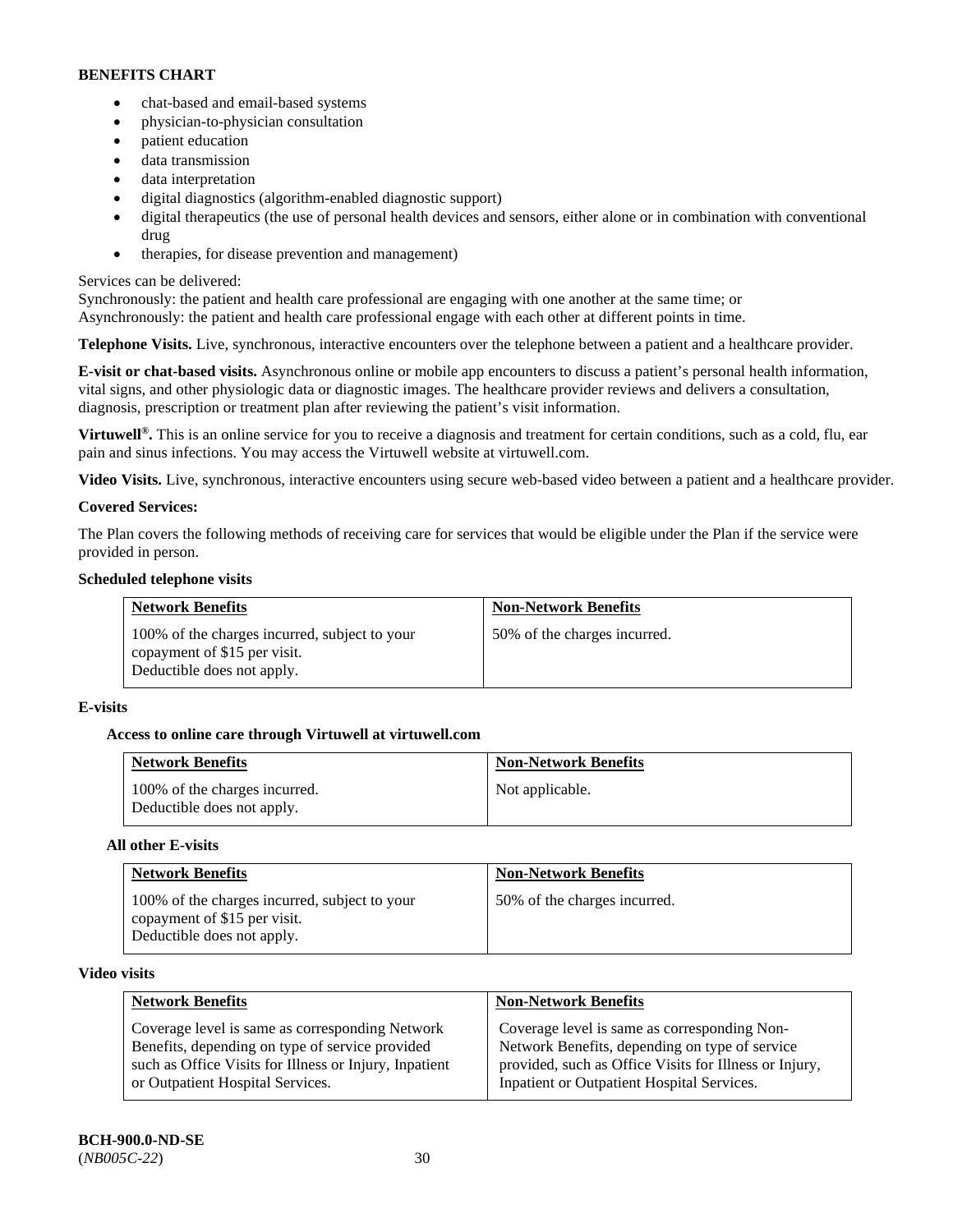### **Not Covered:**

• See "Services Not Covered" in the Group Certificate.

### **TRANSPLANT SERVICES**

#### **Applicable Definitions:**

**Autologous.** This is when the source of cells is from the individual's own marrow or stem cells.

**Allogeneic.** This is when the source of cells is from a related or unrelated donor's marrow or stem cells.

**Autologous Bone Marrow Transplant.** This is when the bone marrow is harvested from the individual and stored. The patient undergoes treatment which includes tumor ablation with high-dose chemotherapy and/or radiation. The bone marrow is reinfused (transplanted).

**Allogeneic Bone Marrow Transplant.** This is when the bone marrow is harvested from the related or unrelated donor and stored. The patient undergoes treatment which includes tumor ablation with high-dose chemotherapy and/or radiation. The bone marrow is reinfused (transplanted).

**Autologous/Allogeneic Stem Cell Support.** This is a treatment process that includes stem cell harvest from either bone marrow or peripheral blood, tumor ablation with high-dose chemotherapy and/or radiation, stem cell reinfusion, and related care. Autologous/allogeneic bone marrow transplantation and high dose chemotherapy with peripheral stem cell rescue/support are considered to be autologous/allogeneic stem cell support.

**Designated Transplant Center.** This is any health care provider, group or association of health care providers designated by us to provide services, supplies or drugs for specified transplants for our insureds.

**Transplant Services.** This is transplantation (including retransplants) of the human organs or tissue listed below, including all related post-surgical treatment, follow-up care and drugs and multiple transplants for a related cause. Transplant services do not include other organ or tissue transplants or surgical implantation of mechanical devices functioning as a human organ, except surgical implantation of an FDA approved Ventricular Assist Device (VAD) or total artificial heart, functioning as a temporary bridge to heart transplantation.

### **Prior authorization is required prior to consultation to support coordination of care and benefits.**

### **Covered Services:**

We cover eligible transplant services (as defined above) while you are covered under this Certificate. Transplants that will be considered for coverage are limited to the following:

- Kidney transplants for end-stage disease.
- Cornea transplants for end-stage disease.
- Heart transplants for end-stage disease.
- Lung transplants or heart/lung transplants for: (1) primary pulmonary hypertension; (2) Eisenmenger's syndrome; (3) end-stage pulmonary fibrosis; (4) alpha 1 antitrypsin disease; (5) cystic fibrosis; and (6) emphysema.
- Liver transplants for: (1) biliary atresia in children; (2) primary biliary cirrhosis; (3) post-acute viral infection (including hepatitis A, hepatitis B antigen e negative and hepatitis C) causing acute atrophy or post-necrotic cirrhosis; (4) primary sclerosing cholangitis; (5) alcoholic cirrhosis; and (6) hepatocellular carcinoma.
- Allogeneic bone marrow transplants or peripheral stem cell support associated with high dose chemotherapy for: (1) acute myelogenous leukemia; (2) acute lymphocytic leukemia; (3) chronic myelogenous leukemia; (4) severe combined immunodeficiency disease; (5) Wiskott-Aldrich syndrome; (6) aplastic anemia; (7) sickle cell anemia; (8) non-relapsed or relapsed non-Hodgkin's lymphoma; (9) multiple myeloma; and (10) testicular cancer.
- Autologous bone marrow transplants or peripheral stem cell support associated with high-dose chemotherapy for: (1) acute leukemias; (2) non-Hodgkin's lymphoma; (3) Hodgkin's disease; (4) Burkitt's lymphoma; (5) neuroblastoma; (6) multiple myeloma; (7) chronic myelogenous leukemia; and (8) non-relapsed non-Hodgkin's lymphoma.
- Pancreas transplants for simultaneous pancreas-kidney transplants for diabetes, pancreas after kidney, living related segmental simultaneous pancreas kidney transplantation and pancreas transplant alone.

To receive Network Benefits, charges for transplant services must be incurred at a Designated Transplant Center.

The transplant-related treatment provided, including expenses incurred for directly related donor services, shall be subject to and in accordance with the provisions, limitations, maximum and other terms of this Benefits Chart.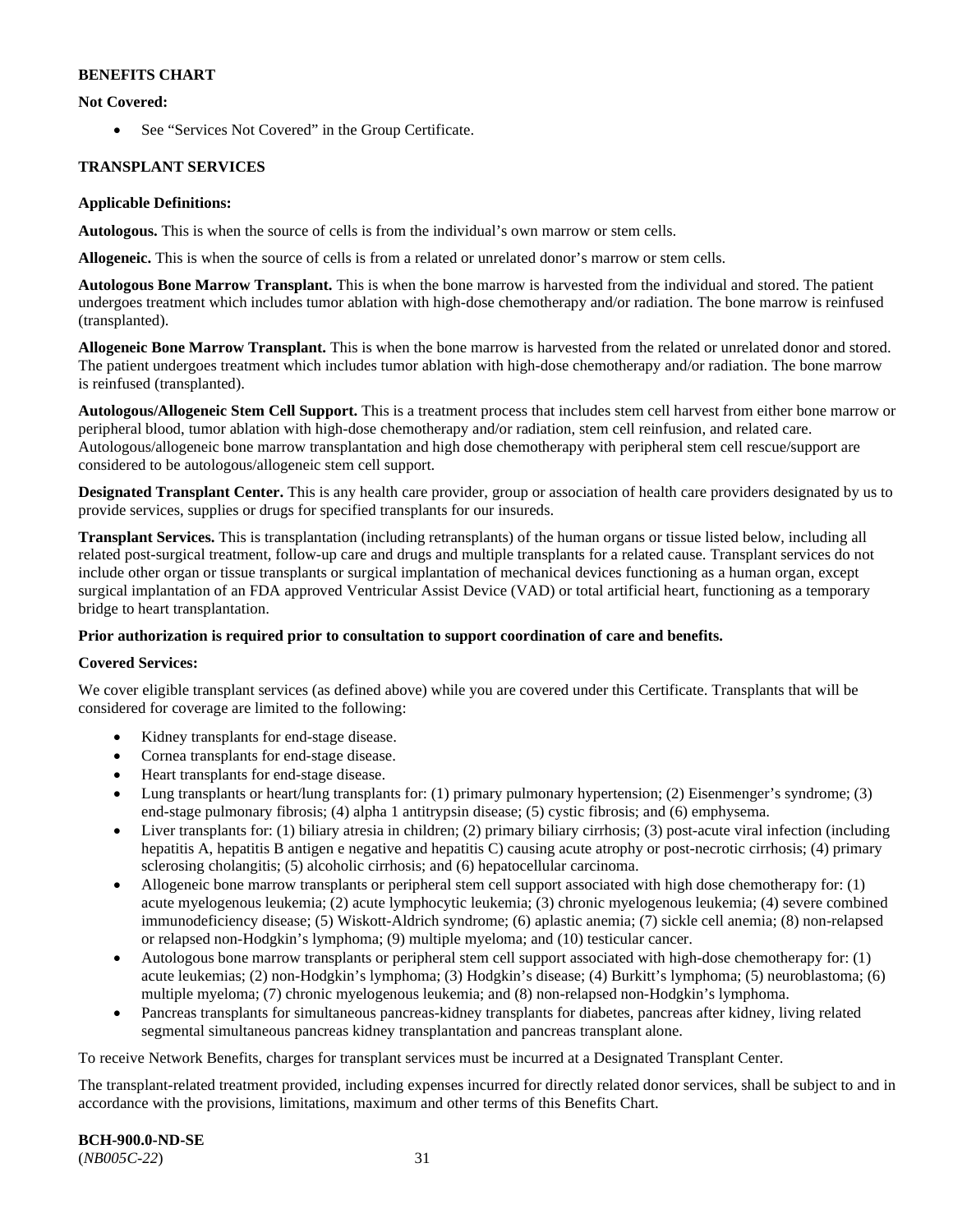Medical and hospital expenses of the donor are covered only when the recipient is an insured and the transplant and directly related donor expenses have been prior authorized for coverage. Treatment of medical complications that may occur to the donor are not covered. Donors are not considered insureds, and are therefore not eligible for the rights afforded to insureds under the Group Certificate.

The list of eligible transplant services and coverage determinations are based on established medical policies, which are subject to periodic review and modifications by the medical director.

| <b>Network Benefits</b>                          | <b>Non-Network Benefits</b>                             |
|--------------------------------------------------|---------------------------------------------------------|
| See Network Inpatient Hospital Services benefit. | See Non-Network Inpatient Hospital Services<br>benefit. |

#### **Transplant travel benefit for Network Benefits**

We may provide travel and lodging when an insured needs a transplant and a designated transplant center is greater than 100 miles from the insured's primary residence.

This benefit is subject to our medical policies (medical coverage criteria). Coverage criteria are available by calling Member Services, or logging on to your "*my*HealthPartners" account a[t healthpartners.com.](http://healthpartners.com/)

When submitting receipts for travel and lodging, the insured will need to attach a letter explaining that the receipts are in conjunction with an authorized organ or bone marrow transplant and include the recipient's name and member ID number or complete a Lodging and Travel Claim form with the receipts.

| <b>Network Benefits</b>                                                                                                                                                                                                                                  | <b>Non-Network Benefits</b> |
|----------------------------------------------------------------------------------------------------------------------------------------------------------------------------------------------------------------------------------------------------------|-----------------------------|
| Transplant travel benefits are covered under the<br>Network transplant services benefit.                                                                                                                                                                 | No coverage.                |
| Expenses for travel and lodging for the insured (the<br>transplant recipient) and one adult companion, or up<br>to two companions for a transplant recipient that is a<br>minor dependent, may be covered up to a maximum<br>of \$10,000 per transplant. |                             |
| Lodging coverage is limited to \$100 per day.                                                                                                                                                                                                            |                             |

### **Not Covered:**

- We consider the following transplants to be investigative and do not cover them: surgical implantation of mechanical devices functioning as a permanent substitute for human organ, non-human organ implants and/or transplants and other transplants not specifically listed in this Benefits Chart.
- See "Services Not Covered" in the Group Certificate.